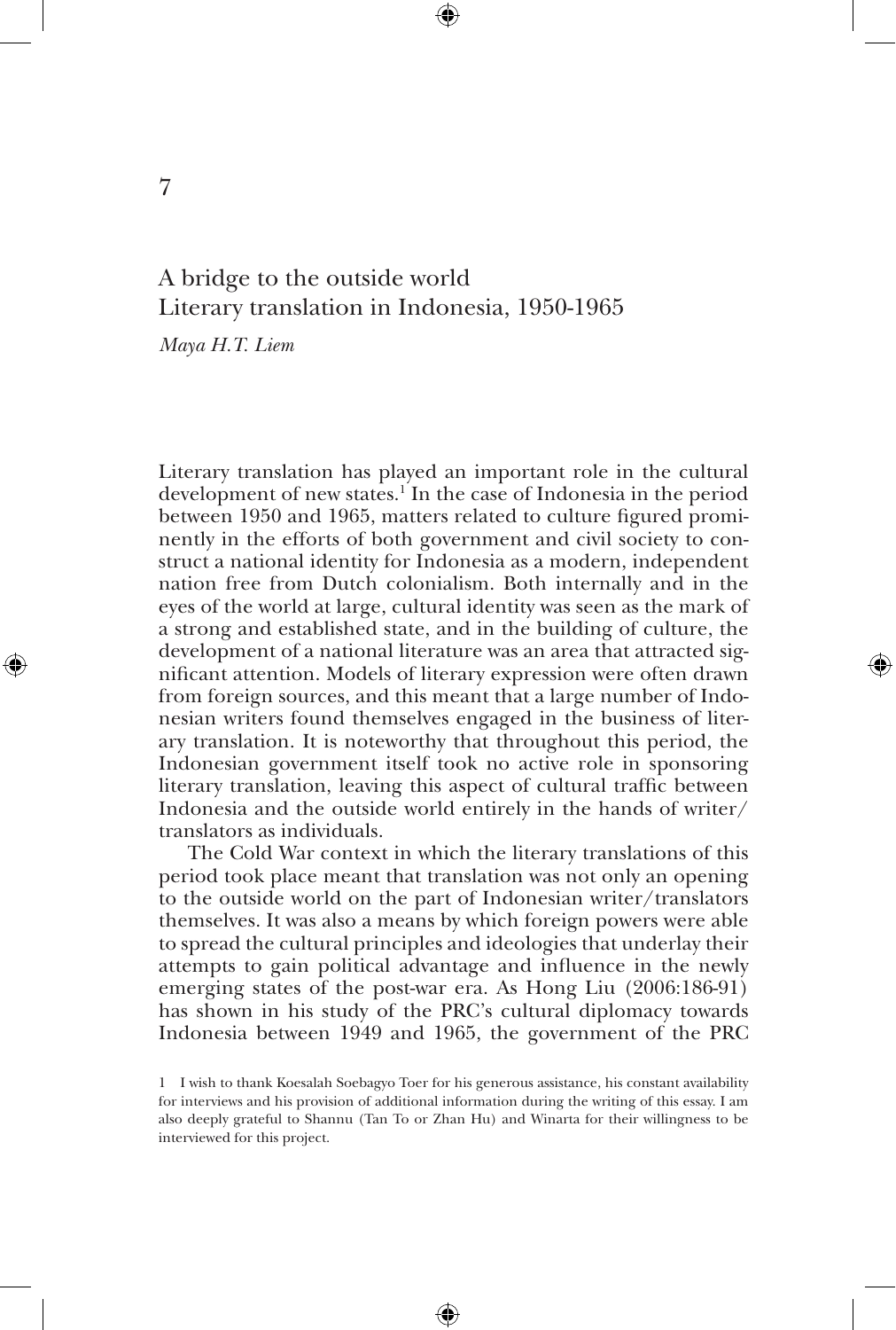channelled large numbers of books (including works of literature) and other printed material to Indonesia during this period, as part of its propagation of the success of the Chinese model of revolution and national development. At times the Chinese government involved Indonesian writer/translators in the work of translation into Indonesian, although most translated works came directly from Chinese translators in Beijing, adding to the efficiency with which the Chinese model was made available to the Indonesian reading public. Other prominent Cold War actors, such as the Soviet Union and its Eastern European satellites and Western powers like the United States, Great Britain and the former colonizing power the Netherlands, also made use of translation of literature and other types of reading material to promote their political and cultural interests in newly-independent Indonesia.

In this essay, I aim to survey the world of literary translation in post-independence Indonesia, showing how individual translators with different backgrounds and motivations approached the production of translated works of literature. As the essay shows, whether consciously or not, these individual translators were not only engaged in producing models of creative writing for modern Indonesian writers; they were also building frameworks for communication between Indonesia and the outside world within the workings of Cold War cultural diplomacy. I begin with an exploration of the overall context of literary translation, in order to construct a picture of the networks, policies and ideologies that lay behind the production of literary translations. I then move to a discussion of the work of two prominent translators of the period, Trisno Sumardjo and Koesalah Soebagyo Toer. Trisno Sumardjo (1916-1969) was a painter and a creative writer who was an adherent of the principles of universal humanism (see Keith Foulcher in this volume), but he was also a renowned translator, best known for his translations of Shakespeare. Koesalah Soebagyo Toer (b. 1935), younger brother of the writer Pramoedya Ananta Toer, is known for his translations of novels and short stories from Russia, Rumania and Czechoslovakia. He began to study Russian in the late 1950s, first in Jakarta and later in the Soviet Union.

The questions to be addressed in this essay include the types of works chosen for translation, the methods of selection, personal motivations and the networks that supported the process of selection. Also taken into consideration are the production, distribution and reception of translations both domestically and internationally.

Apart from the two translators selected for special attention here, there were also a significant number of other professional lit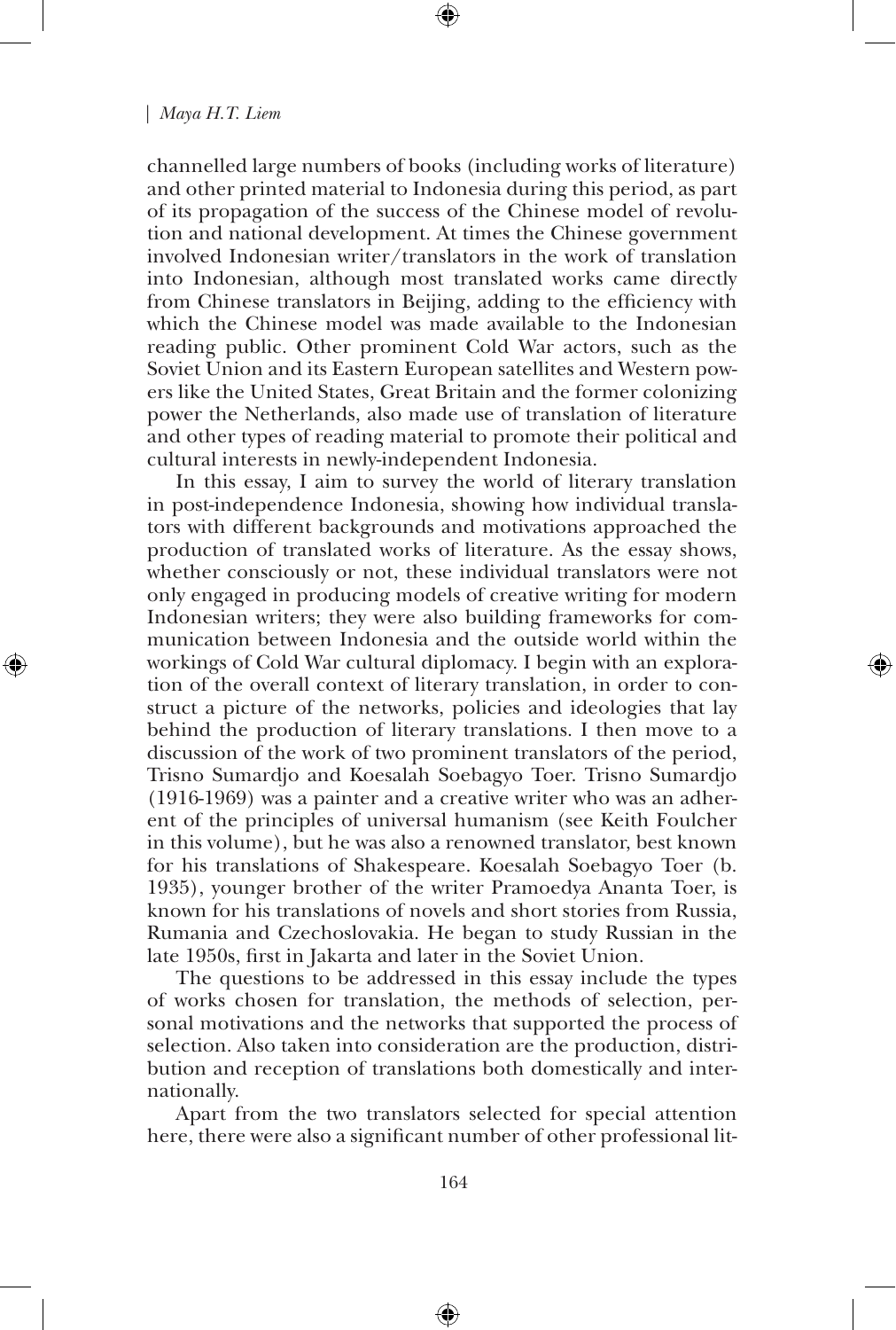erary translators in Indonesia during the 1950-1965 period, including Asrul Sani, Siti Nuraini, Muhamad Radjab and Toto Sudarto Bachtiar. The scope of this essay does not permit a comprehensive treatment of all these translators and their works, but I hope that by choosing to focus on Trisno Sumardjo and Koesalah Soebagyo Toer, two prominent translators with differing orientations, I will be able to give a preliminary indication of the role played by translators and their works in constructing a cultural bridge between Indonesia and the rest of the world during the Cold War period.

#### before 1950

Translations from foreign literature have been part of modern Indonesian culture since the Dutch colonial period. Individual translators, drawn from the ranks of specialists and government officials, writers, journalists, teachers, or those who worked in a number of these professions at the same time, began to emerge in colonial society from the 1870s. The motivations that inspired these early translators were varied, from a desire to introduce indigenous readers to the outside world through Western European perspectives, to educative intentions or pure entertainment. Most of the earliest translations were adventure stories, such as *Hikajat Robinson Crusoe* (*Robinson Crusoe*), a rendition of the eighteenthcentury classic by Daniel Defoe, *Kisah pelajaran nachoda Bontekoe* (The voyage of captain Bontekoe), Von de Wall's adaptation of the journal Bontekoe kept of his voyage to the East Indies in 1618- 1625, and the works of Jules Verne. At the end of the nineteenth century more politically motivated translations began to appear, such as F. Wiggers's translation of Melati van Java's *Dari boedak sampe djadi radja* (From slave to king), which showed more sympathy for a Javanese rebel than the Dutch authorities he opposed.<sup>2</sup>

It was also at this time that a number of Sino-Malay translators began to make their presence felt in the publishing world of the Dutch East Indies. They began with translations from Chinese, but increasingly moved to translations from English and French literature. As was the case with the pioneering translators of the 1870s,

<sup>2</sup> Jedamski 2009:173-5. See also Jedamski (2002), for a discussion of translations and adaptations based on *Robinson Crusoe*, *The Count of Monte Cristo* and *Sherlock Holmes*, which were highly popular in the Dutch East Indies from the end of the nineteenth century. According to Jedamski (2002:21), these translations encouraged discussion of issues related to individual responsibility, changes in morality and social norms and the position of indigenous societies in the colonial world.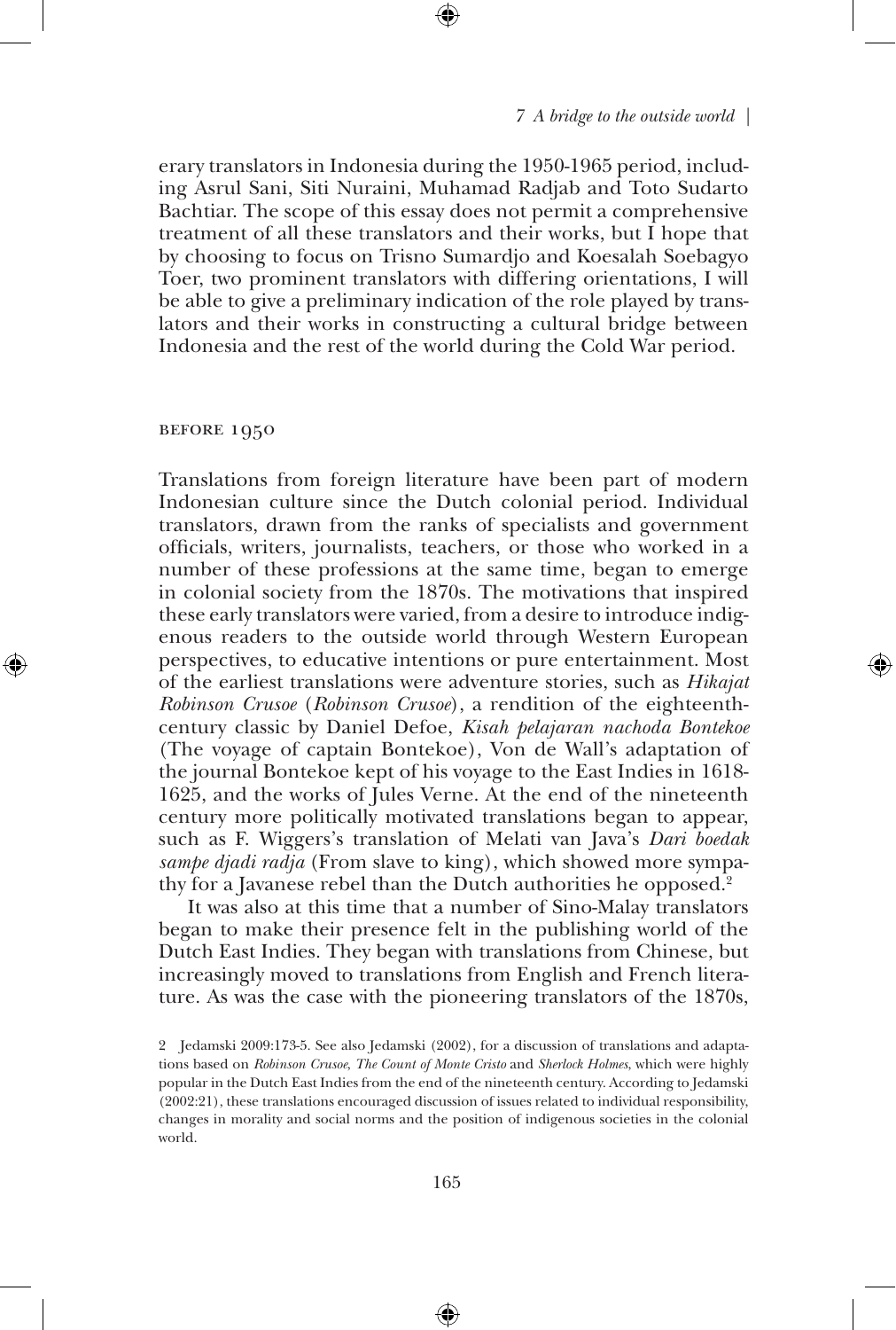they worked as individuals, establishing links with Sino-Malay magazines and the increasing number of publishing houses being established by Indies Chinese entrepreneurs (Jedamski 2009:183-8). The selection of works for translation was mostly based on commercial considerations, but the educative potential of a particular text in the transformation of the Dutch East Indies into a modern society also came into consideration.

With the establishment of the colonial government's Commissie voor de Volkslectuur in 1908 (which in 1917 became Balai Poestaka), competition ensued between the translators who worked for Chinese commercial publishers and those who worked for the government bureau, who were mostly indigenous. The government translators were not only full-time employees who received a regular stipend, but they were also given in-house training in the work of translation. They produced translations of works selected by the Dutch directors of the bureau in line with the political interests of the colonial government. Meanwhile, the independent publishers, whose loyalty to the colonial authorities was suspect, were subjected to strict supervision, which frequently resulted in their sidelining in the marketplace, or even their closure. This meant that as time went on, the business of translation passed increasingly into the hands of the Dutch East Indies government, even though the majority of the translators themselves were drawn from indigenous Indonesian society.

#### **AFTER 1950**

After Independence, Balai Pustaka came under the authority of the Republic of Indonesia, with part of its staff continuing on as employees of the Indonesian government. According to H.B. Jassin (1984:27), by 1947 there was discontent among staff over pay rates, with a number of staff who worked on the Balai Pustaka magazine *Pantja Raja* (1945-1947) resigning and going in search of alternative employment.<sup>3</sup> Others left because they

<sup>3</sup> In a letter to Aoh K. Hadimadja (25-3-1947), Jassin wrote that among others, Sukmono, Nurdin, Markum and Pak Darma had resigned from Balai Pustaka in protest at the levels of pay offered by the institution. ('Markum akan pergi pula, karena tidak bisa hidup dengan gaji R 150 yang sepuluh hari sudah habis. [...] Pak Darma pun sudah pindah kerja ke Merdeka kembali, di mana dia digaji R 350, meninggalkan yang R 70 di Balai Pustaka.' 'Markum is going as well, because he can't live on a monthly wage of Rp 150, which doesn't last ten days. [...] Pak Darma has already gone back to *Merdeka*, where he is on a wage of Rp 350 in contrast to the Rp 70 he was getting at Balai Pustaka.')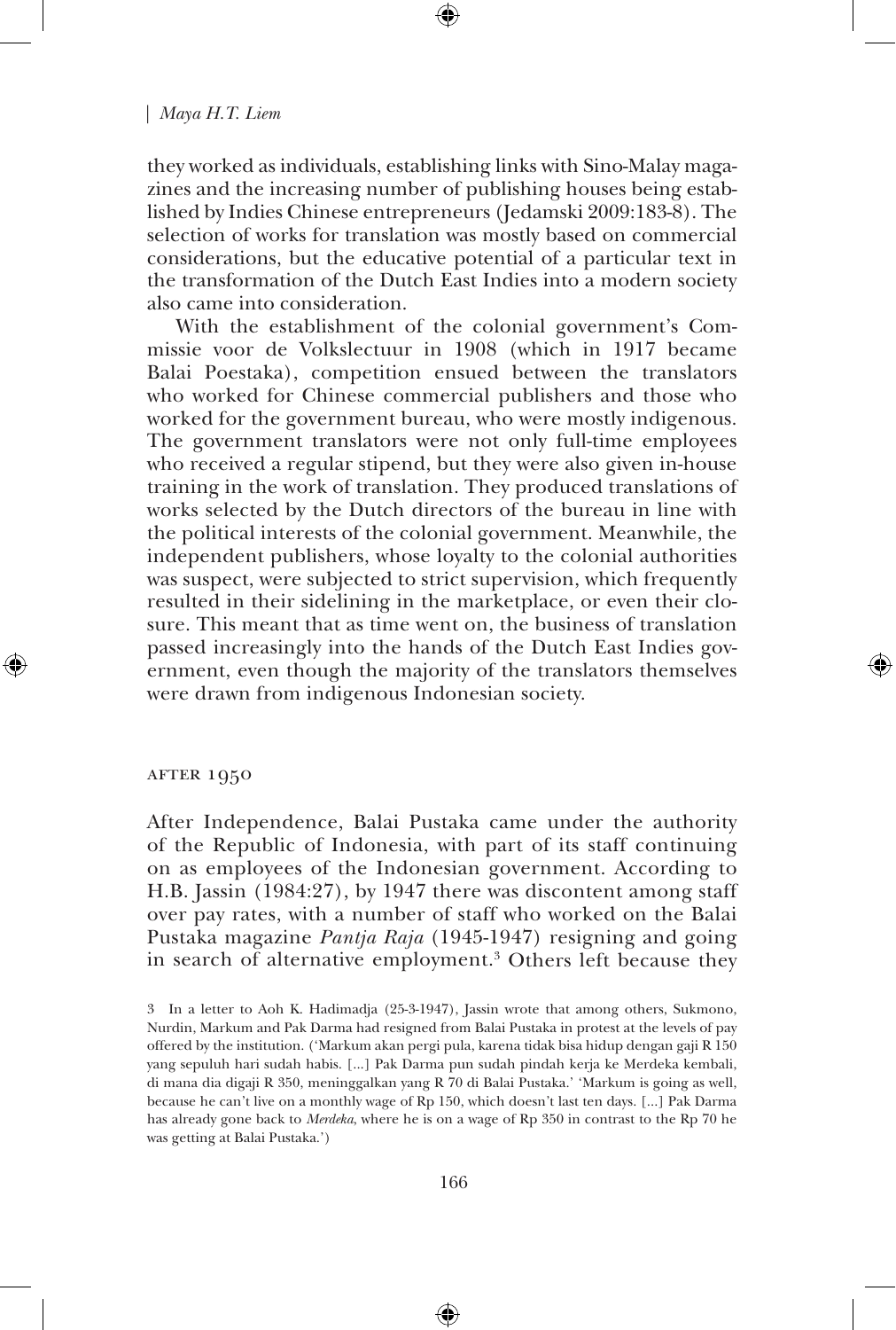were unwilling to support an institution that was a relic of the colonial system. Independent art and culture magazines were springing up everywhere at this time, with publications from the revolutionary period, like *Bintang Merah* (1945-1965), *Pembangoenan* (1945-1947)*, Mimbar Indonesia* (1947-1966), *Siasat* (1947-1961), and *Mutiara* (1949-1950), followed in the early 1950s by other magazines like *Budaya* (1950-1964), *Basis* (1951- 1982), *Duta Suasana* (1951-1956), *Konfrontasi* (1954-1960), *Zaman Baru* (1955-1965), and at the end of 1950s – early 1960s by *Pandji Masjarakat* (1959-2001), *Sastra* (1961-1969 ) and *Gema Islam* (1962-1967). With the advent of these outlets, all of them centred in Jakarta and Yogyakarta, intellectuals, artists, writers and translators were able to work completely independent of government interference and make their own individual contributions to the formation of a post-colonial Indonesian culture and identity.4

Balai Pustaka made a serious effort to revitalize itself, publishing its own new journal *Indonesia*, which, like other journals of the time made space available for translated short stories.<sup>5</sup> But Balai Pustaka no longer enjoyed the pre-eminent market position it had occupied before 1945. It continued to publish literary translations, but in far smaller numbers than during the colonial period. It now had to compete with private publishers like Pembangunan and Jajasan Pembaruan, which, in the eyes of many writers and translators were more aggressive business operations and more attuned to the financial situation of their authors and translators. Pembangunan, which came into existence in 1940 as Opbouw-Pembangoenan, was one of the most important Indonesian publishing houses of the 1950s. Known as Pembangunan from 1949, it was a regular publisher of both classical and modern literature.6 Jajasan Pembaruan was established in 1951 and was affiliated to the Partai Rakjat Indonesia (PRI, Indone-

<sup>4</sup> For detailed studies on the content of two of these magazines, including their role as outlets for the publication of literary translation, see the contributions by Els Bogaerts and Keith Foulcher to this volume.

<sup>5</sup> The journal *Indonesia* (originally named *Indonesia, Madjalah Kebudajaan*) was published by Balai Pustaka from 1949-1950, then subsequently by Lembaga Kebudajaan Indonesia from June-July 1950-1952. From 1952, the journal *Indonesia* was published by the Badan Musjawarat Kebudajaan Nasional (BMKN, Council for Deliberations on National Culture). See further 'Notes on Indonesian journals and newspapers cited in this volume' at this back of this book.

<sup>6</sup> In a letter to Trisno Sumardjo in 1949, Jassin (1984:61) suggested that Sumardjo send his translations of Shakespeare either to Balai Pustaka or Opbouw[-Pembangoenan] which was also seeking translators for the classics. One of its directors was Soedjatmoko.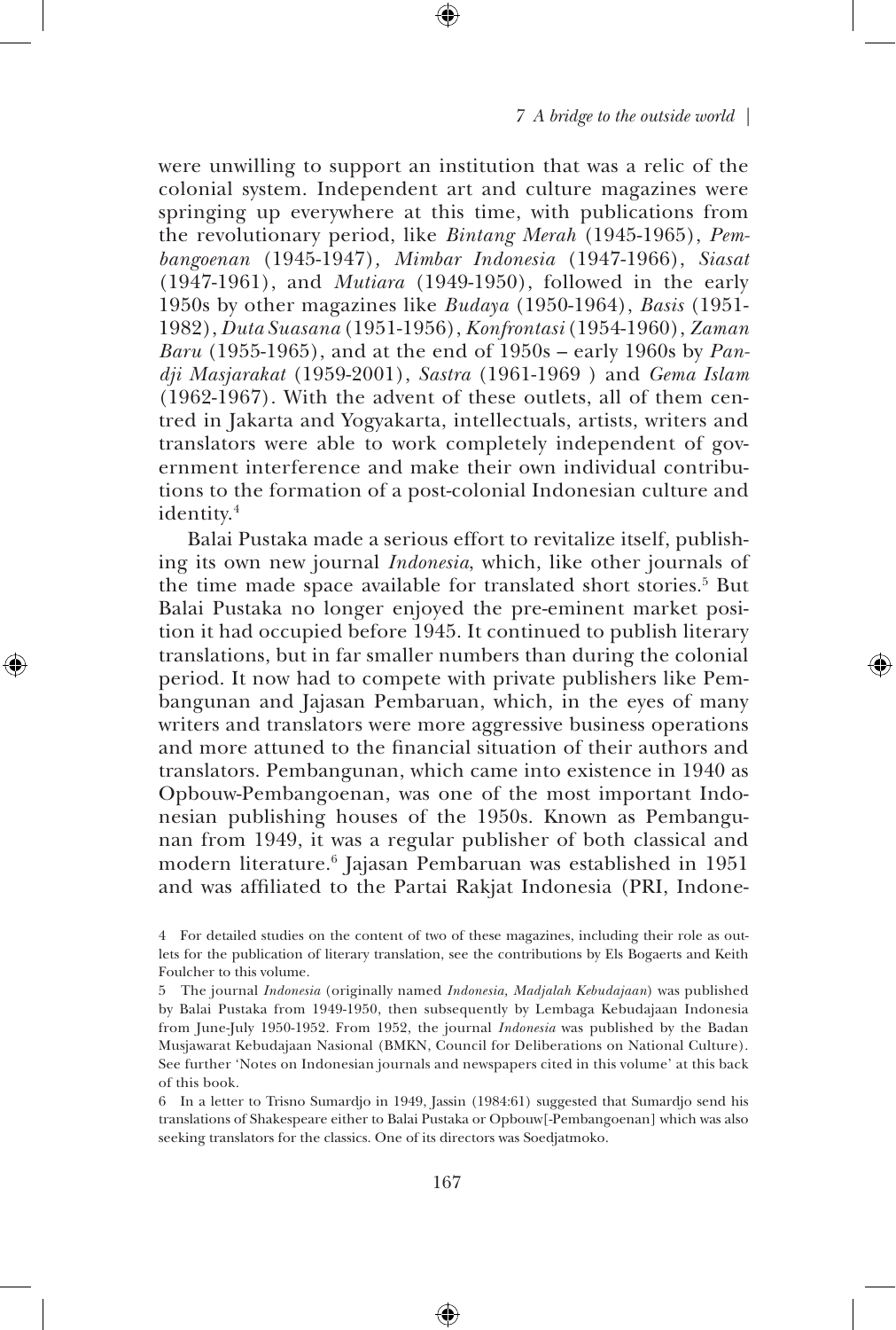sian People's Party).7 It was established to promote the translation and circulation of 'Marxist' and 'leftist' books in Indonesia, and included among its staff four Indonesian and foreign translators whose job was to translate from English and Dutch, and occasionally other languages as well (Ibarruri Sudharsono 2009: 704-5). Its publications included translations of works by Friedrich Engels, Maxim Gorky, Lenin, Stalin, Mao Zedong, Lin Ji-Tjou, Kim Il Sung; translations of foreign literature by Boris Polewoi, Maxim Gorky, N. H. Krupskaya; as well as works by D.N. Aidit and LEKRA writers like H.R. Bandaharo, Bachtiar Siagian, and Zubir A.A. It had bookshops in Jakarta, Yogyakarta and Surabaya, and agents in Bandung and Medan. Other shops in Jakarta also sold its books.<sup>8</sup>

In Jassin's view, literary life in Jakarta at the end of the 1940s and the beginning of the 1950s was growing apace.<sup>9</sup> His evaluation was based on the healthy growth of new magazines, a broadening and deepening cultural knowledge, a growing number of new young writers and a standard of writing that was 'no cause for embarrassment'.10 But the growth of literary life was taking place in highly unfavourable economic conditions. The only writers who were in receipt of a monthly income were those lucky enough to secure positions on the editorial boards of the new magazines. Even they sometimes worked on more than one publication, and those with a talent for writing or translating had to keep up a constant output of publications to be able to fulfil their basic needs, which at the time required an income of Rp 700 per month.11 Honoraria offered by newspapers and magazines at this time varied considerably. In the mid-1950s a chief editor received around Rp 230 per month, while payment for a short story or a

7 Although it published work by left-wing authors, it was not associated with the Lembaga Kebudajaan Rakjat (LEKRA, Institute of People's Culture), which had its own publications division (Rhoma D.A. Yuliantri and Muhidin Dahlan 2008:465, 470).

8 See 'Jajasan "Pembaruan"', *Harian Rakjat*, 1-1-1960. Pramoedya Ananta Toer published a positive evaluation of Jajasan Pembaruan in *Harian Rakjat,* 19-3-1955.

9 In this respect, Jassin disagreed with Soedjatmoko, who argued that Indonesian literature at this time was facing a crisis (Ajip Rosidi 2008:108-9). See also Hong Liu (2006:182-6) for an analysis of the 'crisis in literature' as part of the search for a national cultural identity among Indonesian intellectuals.

10 Jassin 1984:28-9. Jassin used the words 'no cause for embarrassment' ('*tidak memalukan*') in relation to an essay by Ida Nasution, but he also held the view that the decline of the magazine *Pudjangga Baru* did not mean a concomitant decline in the quality of Indonesian literature. He believed that good quality works would continue to surface, indicating the strength of the new Indonesian literary tradition (Jassin 1984:12).

11 Ajip Rosidi (2008:139) writes that when he began working at Balai Pustaka in 1955, his monthly honorarium was Rp 230, against a minimum monthly requirement of Rp 700.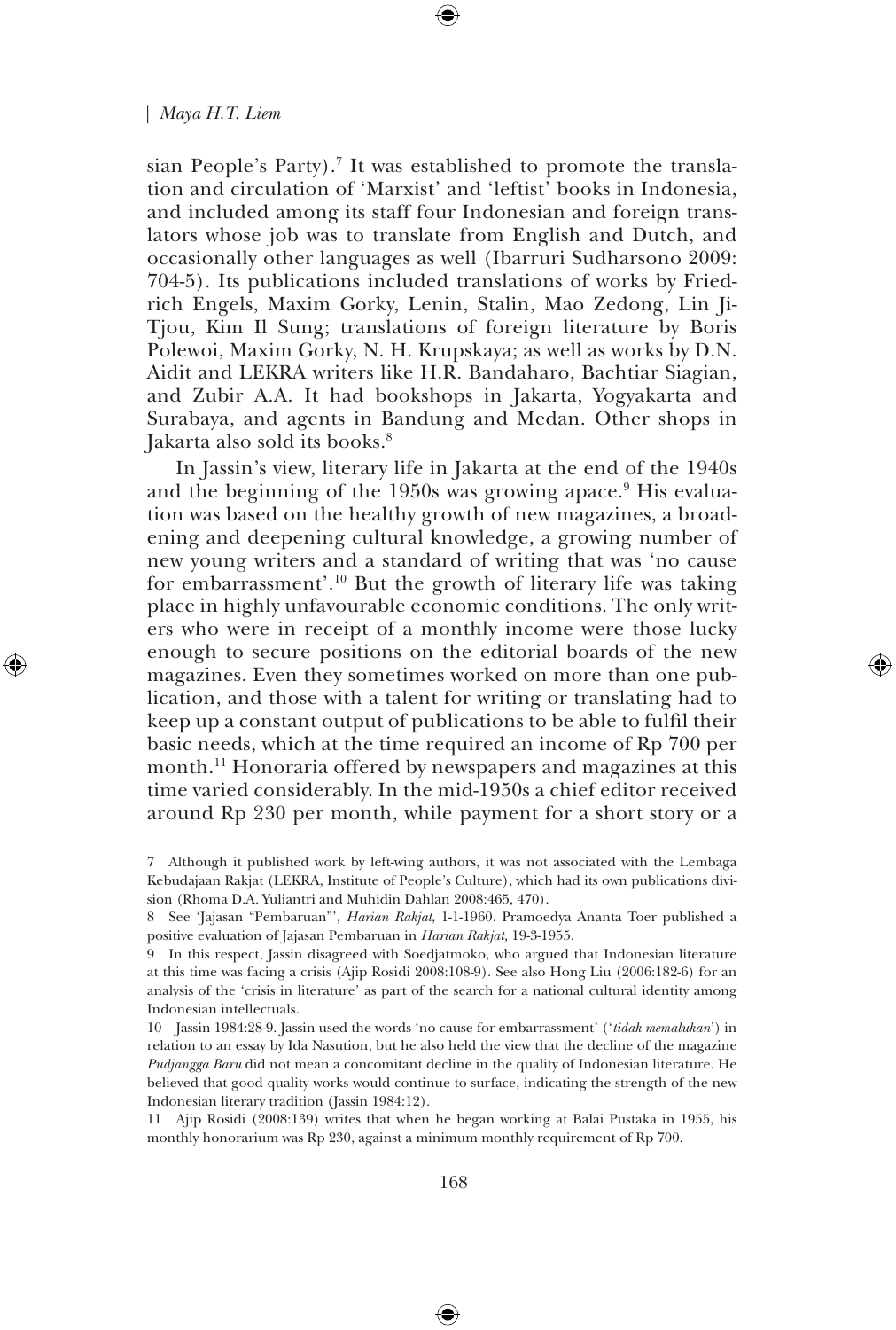translation varied between Rp 40 and Rp 200.12 In the case of book length translations of literature, the translator normally received 10% of income from sales (Jassin 1984:49).

As these figures indicate, the writing of literature at this time was no basis for financial security. Readers, the government and publishers all paid little attention to creative writing. Under such conditions, Jassin's description of a thriving literary environment in post-war Jakarta seems somewhat surprising.

Throughout the 1950s, literary translators seem to have received little acknowledgement of their work. Except in the case of translators who were also prominent writers and poets, their names were often omitted from their published work. Acknowledged translators tend to be figures such as Pramoedya Ananta Toer, Trisno Sumardjo, H.B. Jassin, Mochtar Lubis, Asrul Sani, Siti Nuraini, Mohamad Rajab, Ramadhan K.H., Sitor Situmorang, Usmar Ismail, Hamka, Bahrum Rangkuti,<sup>13</sup> who are known primarily as creative writers and essayists. In the mid-1950s, a number of writers and translators voiced their concern at the lack of understanding of their work and the value of literary translation for independent Indonesia. In 1955, the prominent writer and translator Pramoedya Ananta Toer reiterated the dissatisfaction he had expressed at the 1952 National Culture Congress in Bandung concerning the government's neglect of a call by writers for protection of the rights of authors and translators.14 Three years on, Pramoedya stated, the situation still had not improved, even though the government's own Council for Deliberations on National Culture (BMKN, Badan Musjawarat Kebudajaan Nasional) had undertaken to award prizes for the best literary works (including translations). In 1956 Koesalah Soebagyo Toer expressed the view that the work of translators was a significant contribution to Indonesian society's understanding and familiarity with the thought worlds of other nations. In his view, translation was an art, requiring not only a mastery of language but an ability to move between two different worlds. A good translator needed training, and deserved the same level of recognition as that given to writers of original prose and poetry (Koesalah Soebagyo Toer 1956).

<sup>12</sup> Ajip Rosidi (2008:122) notes that the new magazine *Prosa* offered Rp 200 to a recognized author for a short story, whether original or in translation. This was a large sum, compared to what other magazines offered, like *Siasat*'s Rp 40-50 and *Mimbar Indonesia*'s Rp 75. Only *Star Weekly* offered Rp 200.

<sup>13</sup> On Bahrum Rangkuti and Hamka, see further Hairus Salim's contribution to this volume.

<sup>14</sup> See 'Pramoedya Ananta Toer tentang Jajasan Pembaruan', *Harian Rakjat*, 19-3-1955.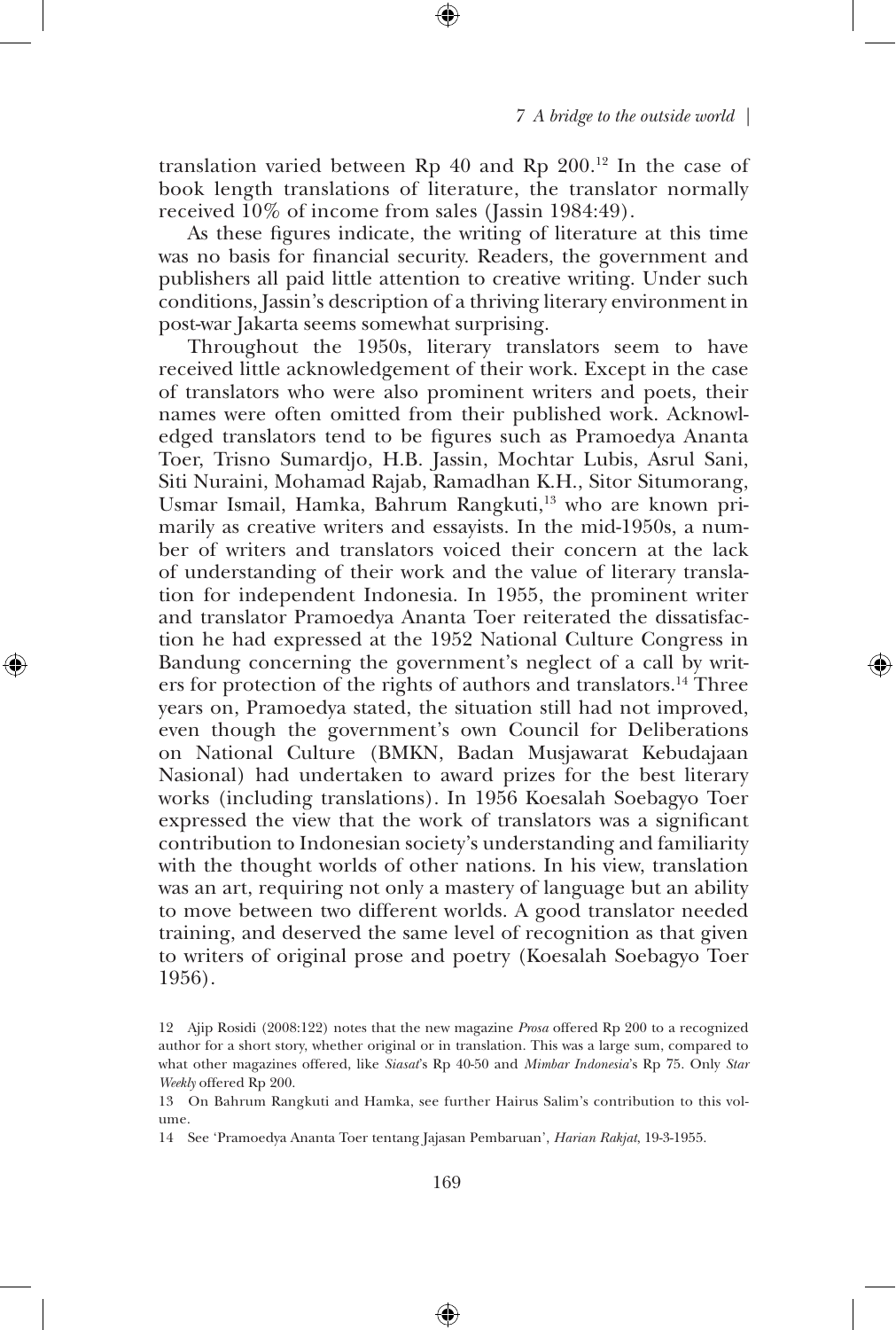Publishers too paid little attention to translation. Balai Pustaka no longer regarded translation as a significant part of its output, and among all Indonesian publishers only Jajasan Pembaruan had recognized the rights of translators and the importance of translations from world literature, regardless of length. For example, it had supported Pramoedya through his 717-page translation of Gorky's *Mother*. 15 It was also Jajasan Pembaruan's practice, unlike that of other publishers, to approach translators directly with specific requests for translation, rather than waiting for translators to offer their work for publication. For example, on one occasion marking the anniversary of the founding of LEKRA, Jajasan Pembaruan's representative Samanjaya (Oei Hai Djoen) approached Shannu (Tan To or Zhan Hu in Mandarin), asking for suggestions for a translation from Mandarin. Shannu – who claims to be the only Indonesian translator at the time who could undertake literary translation from Mandarin – suggested Jang Mo's *The song of youth*, which later appeared under the title of *Njanjian remadja* in 1961.16

Similar criticisms to those of Pramoedya were expressed by a reviewer of an exhibition of translations from world literature that was held in the STICUSA building in Jakarta in February 1956 (*Pameran kesusastraan dunia* 1956). Praising the decision to stage the exhibition, the writer of the review expressed disappointment at the small number of works of world literature that had been translated into Indonesian (and published as books), which was said to total no more than 120 books. Translations available were only the works of minor writers, with the great figures of world literature like Goethe, Schiller, Nietzsche, Dante and modern writers like Thomas Mann still unknown in Indonesian. The reason for this situation was the neglect of Indonesian publishers, the majority of whom had no systematic programs of translation and were content to leave the selection of books for translation to the initiative of the translators themselves. This meant that in most cases, translation was confined to light reading that was easy and quick to translate, and, from the publishers' point of view, most likely to attract high sales figures. This was the situation that provoked Pramoedya's admiration for Jajasan Pembaruan, as the only Indo-

16 Shannu, written communication, 2-2-2009.

<sup>15</sup> Pramoedya also translated a novel by the Russian writer Boris Polewoi, which appeared as the 440 page *Kisah manusia sedjati* (A genuine human being) (see 'Pramoedya Ananta Toer tentang Jajasan Pembaruan' di *Harian Rakjat*, 19-3-1955). According to Jajasan Pembaruan, 1000 copies of the translation were sold in two weeks, despite the inflated price of Rp 30 as a result of paper shortages ('Jajasan "Pembaruan"' *Harian Rakjat*, 1-1-1960).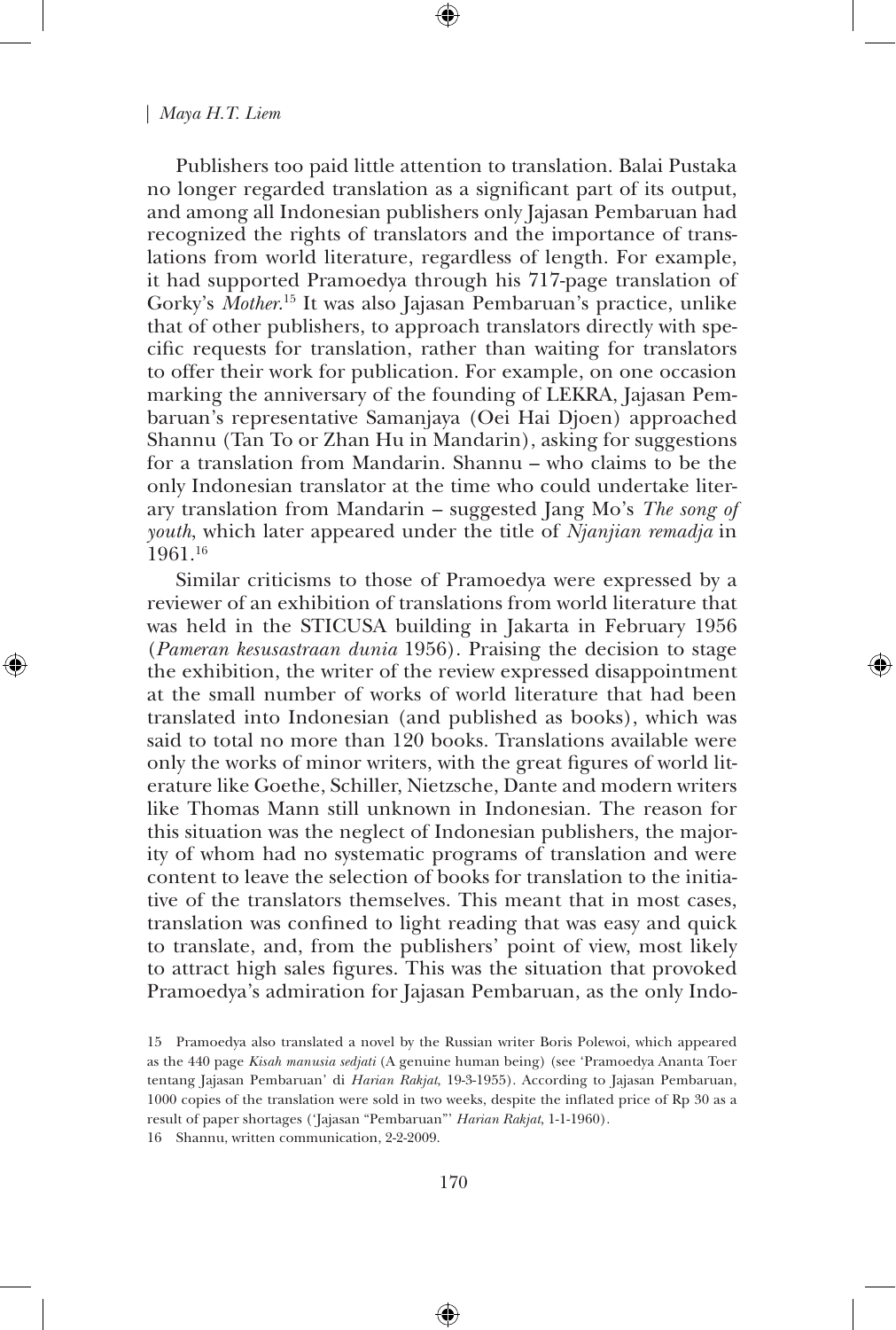nesian publisher prepared to commit funds to the translation of the works of major writers like Aragon, Camus and Gorky, regardless of length.

Overall, it appears that during the 1950s writers and translators took great interest in translating works of world literature into Indonesian. However the interest and enthusiasm of individual translators were often stymied by the low level of support they received from publishers, cultural organizations and the government. The only consistently available channel for the publication of literary translation was the proliferating number of independent journals managed by groups of writers and intellectuals with differing ideological and cultural outlooks. This situation appears to have been the case throughout the 1950s, and to have remained so until after 1965.

### foreign cultural diplomacy and the distribution of literature

If Indonesian writers and translators in general felt that they gained no benefit from the internal cultural policies of their government, cultural diplomacy between Indonesia and the rest of the world at the time of the Cold War fostered their interest in world literature through an efficient system of book distribution from foreign publishers. Prominent Cold War actors like the PRC, the Soviet Union and the socialist states of Eastern Europe, and the Western capitalist bloc made up of the United States and the countries of Western Europe, all made use of art and culture (including literature) to raise their profiles and develop friendly relations with other countries at this time. In the case of the PRC, Nicolai Volland has written that the government made strenuous efforts to promote socialist principles and ideology through literature, and urged well-known writers to produce new works that advanced this cause (Volland 2008:53). As Hong Liu notes, these works were then translated into a variety of languages for circulation abroad, including in Indonesia. In the PRC, translation was centralized through the Foreign Languages Press in Beijing, which employed a number of local translators on its staff. Books in Indonesian represented the second largest category of its foreign language publications (Liu 2006:189-90). A similar situation prevailed in the Soviet Union after 1953, with the move to a more aggressive promotion of communist propaganda both at home and abroad after the death of Stalin in March of that year (Clews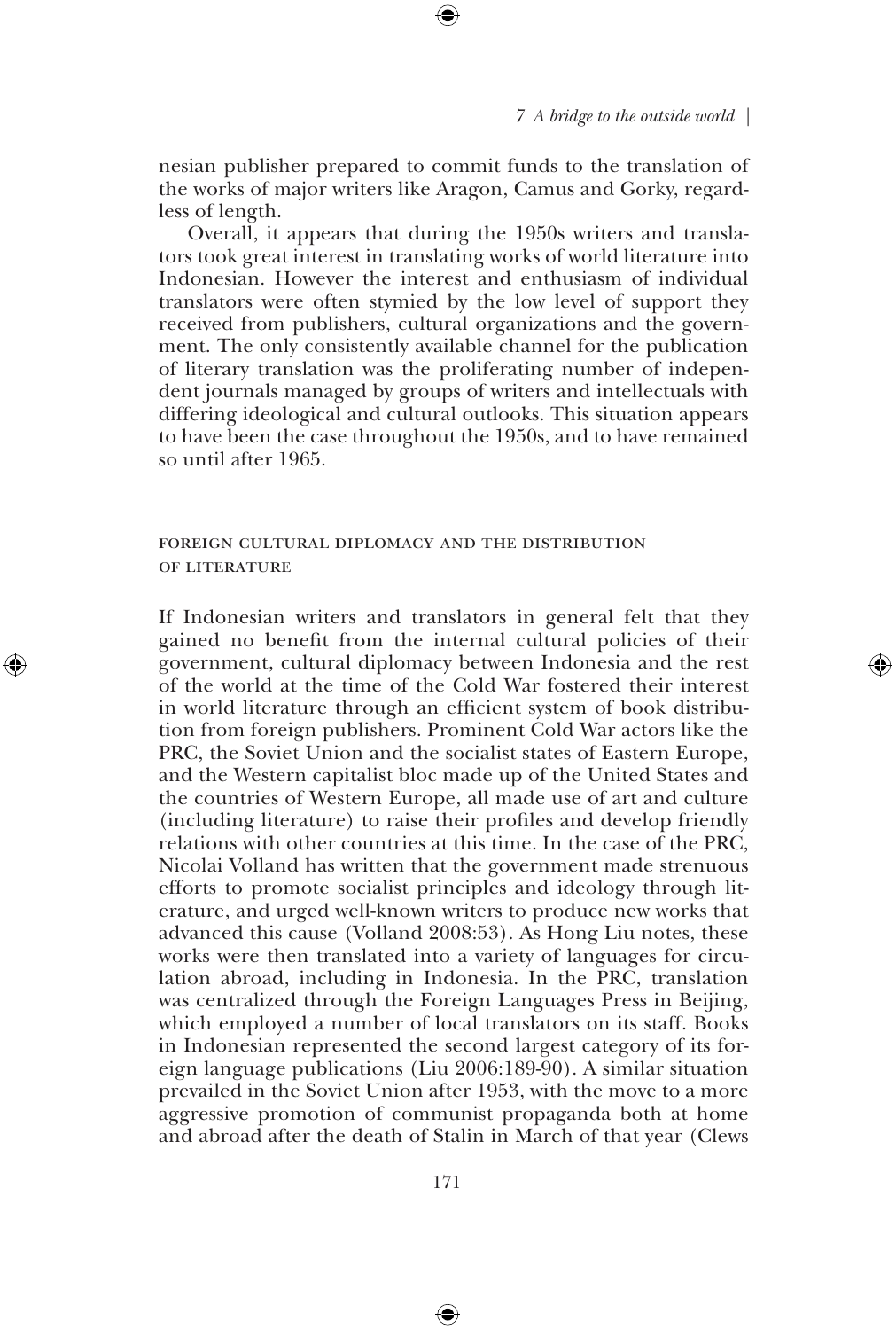1964:119; Ibarruri Sudharsono 2009:703-12). Beginning at this time, a large number of books in Russian were translated into a variety of other languages, especially English, by state publishers such as *Izdatelstvo literatuy na inostrannikh yazikah* (Publishing House for Literature in Foreign Languages), *Knizhny Mir* (publisher and bookstore) and Progress Publishers in Moscow (publisher and bookstore).17 Distribution of books overseas was carried out through networks such as embassies, non-government organizations working with the governments of socialist countries, universities and particular bookshops. Books from the Soviet Union, mostly translated into English, reached Indonesians through a number of channels, including the Jajasan Pembaruan bookshops in Jakarta, Yogyakarta and Surabaya and their agents.18 Translations from the PRC were distributed through the International Book Company in Beijing, the PRC Embassy in Jakarta, bookshops owned by Chinese Indonesians, and affiliates of the Partai Komunis Indonesia (PKI, Indonesian Communist Party) (Liu 1995:218).

The Indonesian government took a relaxed attitude towards the distribution networks for books from all overseas countries, especially when free copies were made available to government departments.19 This meant that throughout the 1950-1965 period Indonesia remained wide open to the influences of ideas coming from abroad in the form of literary translation, especially where the socialist countries were involved.

#### THE ROLE OF INSTITUTIONS

Although their influence was limited, institutions representing overseas literary networks in Indonesia also played a part in encouraging translation into Indonesian, especially in the early 1950s.

<sup>17</sup> Clews (1964:127) notes that from publications in 11 different languages intended for export in 1956, the languages of translation grew to 16 in 1958 and 25 in 1960. The number of books exported grew from 17,892,265 in 1956 to 40,113,400 in 1960. According to official figures only 4 titles in Indonesian were exported to Indonesia, a total of 34,500 books. The names of Russian publishers quoted here were supplied by Koesalah S. Toer in written communication, 27-9-2008.

<sup>18</sup> *Harian Rakjat* regularly included Jajasan Pembaruan advertisements listing English translations of Soviet titles. These included works by Gorky, Tolstoy, Dostoyevsky, Turgenev and Gribachov, among others.

<sup>19</sup> Liu 1995:218. See also '507 buku pengetahuan dari Sovjet untuk Indonesia', *Harian Rakjat*, 22-1-1960.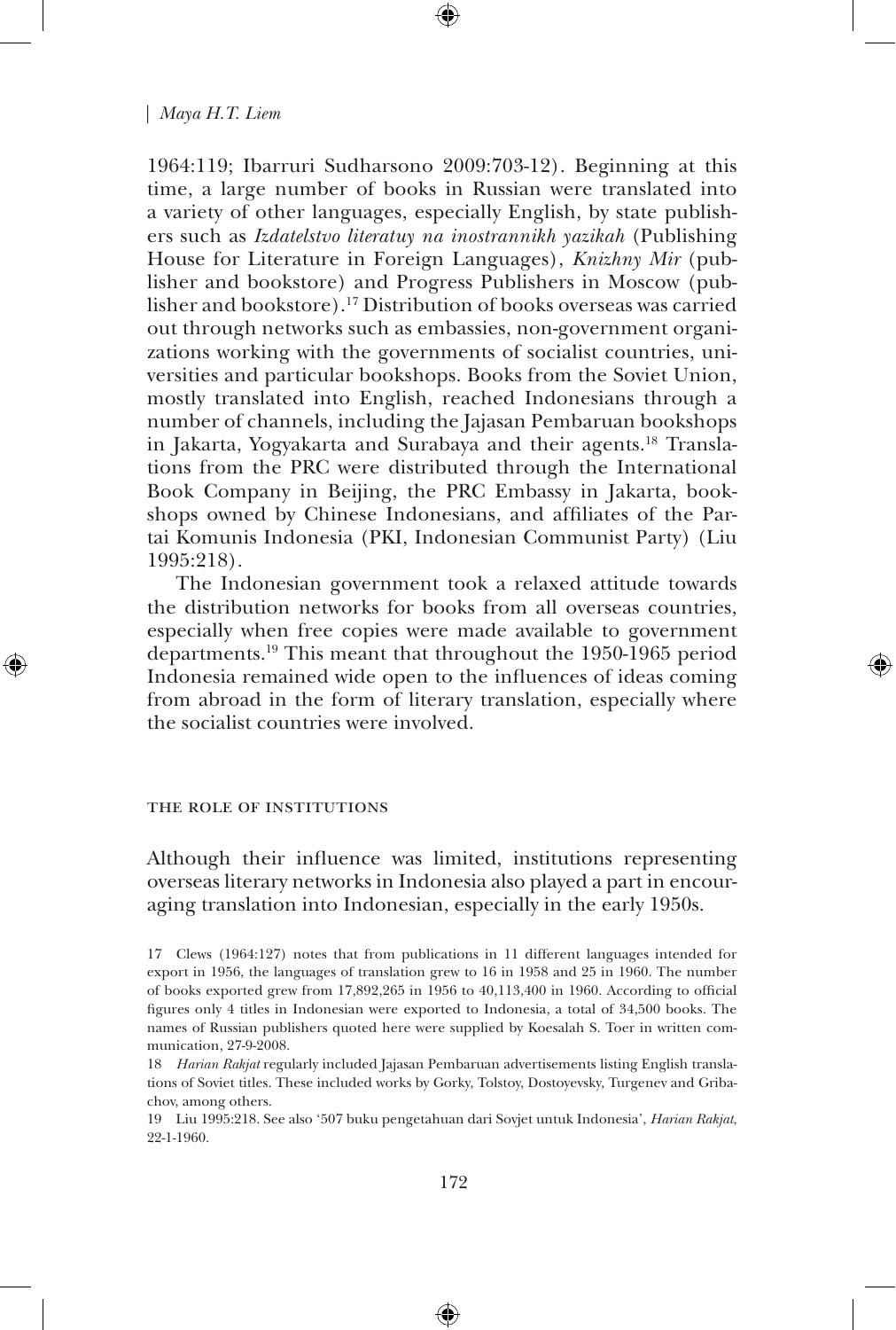#### **STICUSA**

Although official relations between Indonesia and the Netherlands came to an end with the acknowledgement of independence in 1949, Dutch cultural affairs continued to be represented in independent Indonesia through the activities of STICUSA (Stichting voor Culturele Samenwerking, Foundation for Cultural Co-operation) (see the contribution by Liesbeth Dolk to this volume). As noted above, in February 1956, STICUSA held an exhibition in Jakarta of works of literature translated into Indonesian and Dutch, entitled 'World Literature in Translation'. The exhibition aimed to draw attention to the range of translations published in books available in the two languages at that time, even though STICUSA itself had played no part in their production. In his review of the exhibition H.B. Jassin (1956:12) noted that the number of literary translations from Dutch into Indonesian lagged far behind those from English, French and Russian. The Dutch poets of the [18]80s movement, De Tachtigers, who had been popular with the Pujangga Baru generation in pre-war Indonesia, remained untranslated, and there were only a few translations of poems by the modernist poets of the 1930s, Slauerhoff and Marsman, the work of the revolution era poet, Chairil Anwar. The Dutch Indies writer Edgar du Perron was minimally represented, $20$  as was the Flemish writer Willem Elschot, through Idrus's translation of his short novel *Kaas* (*Cheese*). Even the great nineteenth-century classic *Max Havelaar*, which had been a favourite of the pre-war Indonesian nationalists, was only known in Indonesian through Haksan Wirasutisna's translation of a single extract, the famous story of Saidjah and Adinda. As Jassin (1956:17) pointed out, Dutch, along with English, German and (minimally) French, was a source language for translations into Indonesian, with translations of literature by writers from Russia, China, India, Arabia, Italy and Spain all based on their Dutch language versions. In this way, Dutch did play a part in introducing Indonesians to world literature, though Dutch literature itself remained underrepresented in Indonesian translation.

This situation appears to have changed little in the decade after 1956. A list of publications between 1945 and 1965 issued in Jakarta by the Indonesian Publishers' Association, IKAPI (IKAPI 1965)

<sup>20</sup> Only one compilation of his short stories was translated by Sitor Situmorang under the title *Menentukan sikap* (Determining a stand) (1956) published by Van Hoeve.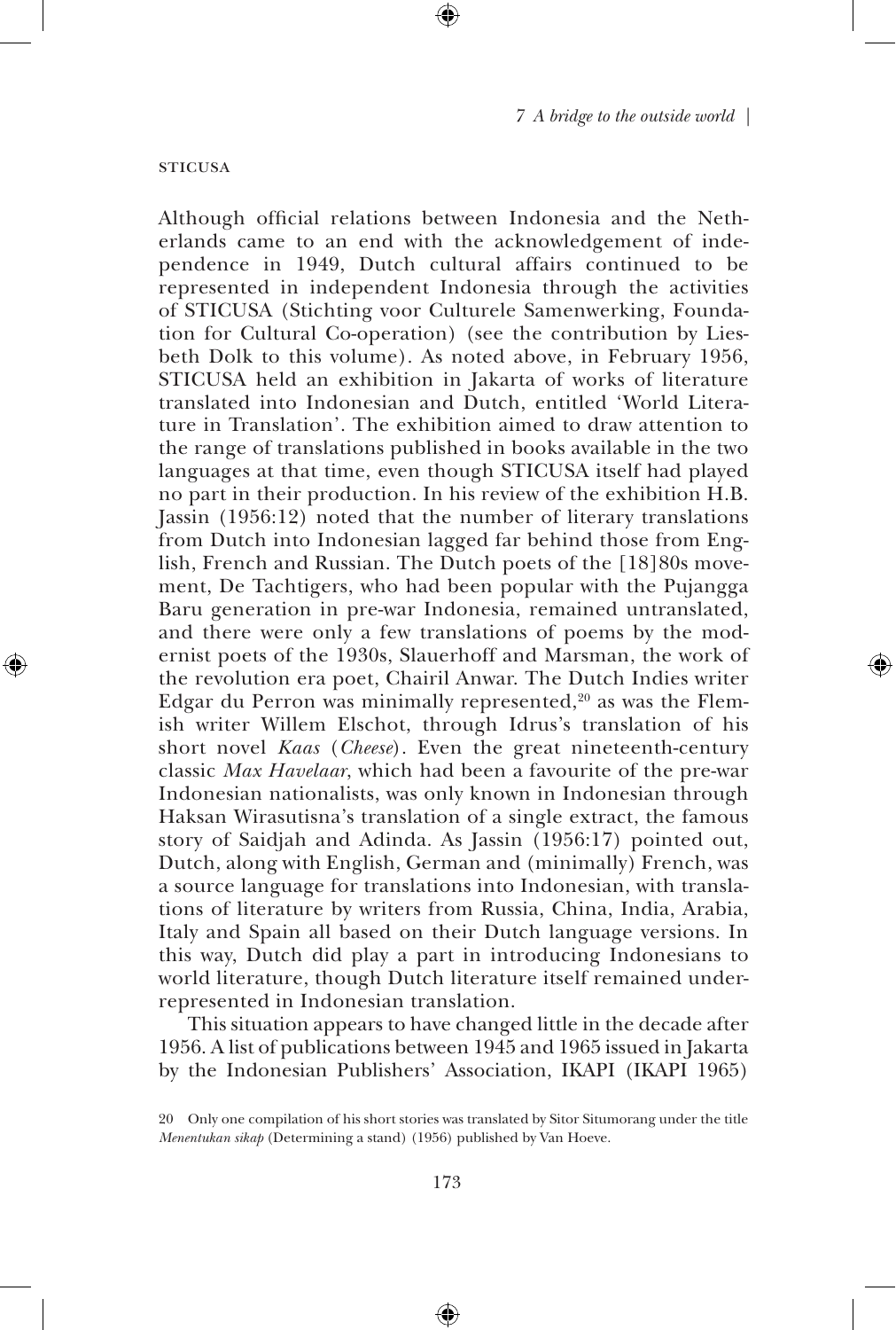suggests that there was no significant change in the number of literary translations in the period leading up to 1965. Throughout the period, the source languages for literary translation remained primarily English, Dutch, German and French, even though as noted above, Jang Mo's *The song of youth* appeared in 1961 as *Njanjian remadja*, and a volume of short stories by Lu Xun appeared in 1963, both translated from the original Mandarin by Shannu. The former was published by Jajasan Pembaruan, and the latter by LEKRA.

Given the large number of translations of Chinese literature into Indonesian by the Foreign Languages Bureau in Beijing, it should not be surprising that there was little translation from Mandarin in Indonesia itself. In the case of Russian, the ready availability of English translations of Russian literature also obviated the need for translations from the original language into Indonesian. In fact the only Indonesian to study Russian with a view to undertaking literary translation in the 1960-1965 period was Koesalah Soebagyo Toer. As he did not complete his translations of Russian literature from original sources in Moscow before 1965, these did not appear in Indonesian before the outbreak of the 1965 coup. $21$ 

#### foreign embassies

In the early post-independence period, foreign delegations played an important role in channelling information about culture and cultural products between Indonesia and their home countries. In most cases, foreign embassies employed their own translating teams, most of whose work involved the translation of general information documents.22 A number of embassies published their own magazines, as well as brochures for free distribution. Some examples of general information magazines published by foreign embassies in Indonesia are *American Miscellany*, *Pemandan-*

<sup>21</sup> Koesalah Soebagyo Toer, written and oral communication, 26-5-2008 and 11-2-2009.

<sup>22</sup> For example, Koesalah Soebagyo Toer, who worked as a translator in the Czechoslovakian embassy in Jakarta between 1957 and 1959, translated items such as descriptions of the city of Prague, Charles University, Hitler's razing of the town of Lidice after the attempted assassination of a Gestapo commander, trade between Czechoslovakia and the rest of the world, the composer Bedrich Smetana, a teacher of Indonesian in Prague named Miroslav Oplt, and Czech ceramics. Editorials from Indonesian newspapers like *Pedoman*, *Harian Rakjat*, and *Duta Masjarakat* were also translated into English (Koesalah Soebagyo Toer, written communication, 31-5-2008).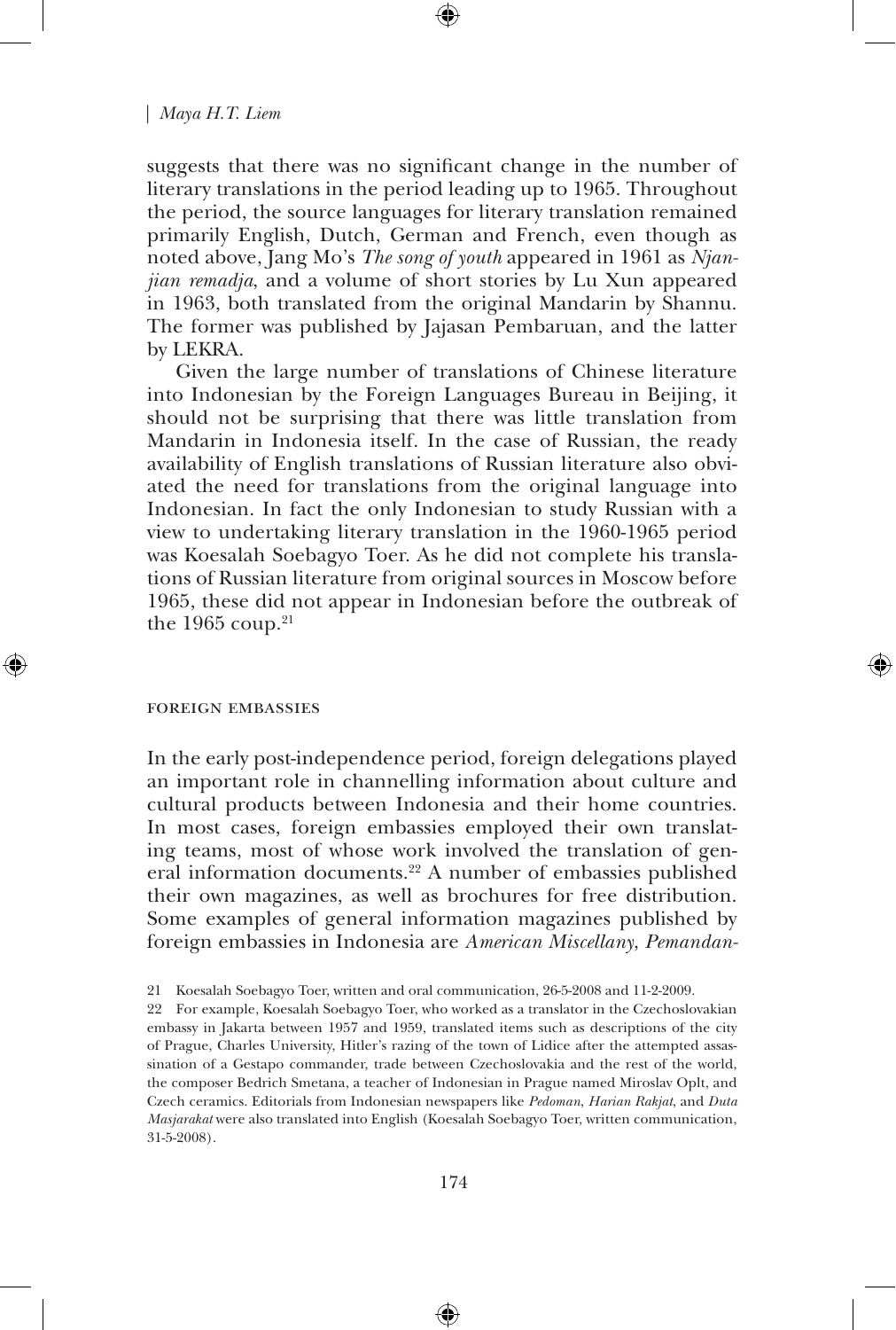*gan Inggris*, *India Panorama*, *Hongaria Baru*, *Tjekoslowakia Sekarang,*  and *Negeri Soviet*. 23 In general, none of these publications included translations of literature. In this connection, the role of foreign embassies was confined to the provision of libraries open to the general public, or as distributors of books translated and published in their home countries.<sup>24</sup>

Foreign embassies were also active during this period in facilitating links with Indonesian artists and making recommendations to their governments concerning the issuing of invitations to visit their countries. In the case of embassies from socialist states, there were also instances of involvement in literary translation projects. For example, as part of an attempt to strengthen relations with Indonesian writers, the Chinese embassy undertook the translation of works by Pramoedya Ananta Toer, Utuy Sontani and Abdul Muis into Mandarin, while the Russian embassy supported the translation into Russian of works by Abdul Muis, M. Dimyati, M.R. Dajoh and Pramoedya Ananta Toer.<sup>25</sup> Indonesian short stories, including works by Pramoedya and Suwarsih Djojopuspito, also appeared in Estonian translation, along with extracts from Marah Rusli's *Sitti Nurbaya* and Abdul Muis's *Suropati*. 26 It is most likely also that a few embassies established their own links with non-government organizations or local magazines that were in sympathy with what was occurring in their home countries.27 There were also Mandarin publications in Jakarta, the weekly *Chiao Hsing* and the Jajasan Zamrud magazine *Peladjaran Bahasa Indonesia*, that included discussion and examples of

<sup>23</sup> See Alexander K. Oglobin (2009:693) for information about the Soviet propaganda system applied in Indonesia.

<sup>24</sup> For example, Winarta Adisubrata recalled in an interview (Jakarta, 7-12-2008) that he was a regular borrower of books from the well-stocked library of the British Embassy in Jakarta. On the Chinese embassy's role in book distribution, see Hong Liu (1995:217). Rhoma D.A. Yuliantri and Dahlan (2008:452) note that Jajasan Pembaruan was an agent for books imported from Eastern Europe and the Communist Bloc. Embassies of these countries most likely acted as distributors of these books.

<sup>25</sup> Rhoma D.A. Yuliantri and Muhidin Dahlan 2008:452. Shannu (written communication, 14-2-2009) also noted the involvement of the Chinese embassy in translation from Indonesian. According to Koesalah S. Toer (interview, Depok, 17-9-2008), two of Pramoedya's novels, *Di tepi kali Bekasi* (On the banks of the Bekasi river) and *Keluarga gerilya* (The guerilla family) were translated into Russian.

<sup>26</sup> See 'Pramudya Ananta Tur, Suwarsih Djojopuspito, Abdul Muis di tengah rakjat Estonia', *Harian Rakjat*, 13-2-1960.

<sup>27</sup> Liu (1995:216) notes that the embassy of the PRC established links with the Indonesia-PRC Friendship Association. According to Koesalah Soebagyo Toer the same was true of the Soviet embassy's approach to the Indonesia-Soviet Cultural Relations Bureau (Badan Hubungan Kebudajaan Indonesia-Sovjet), an independent body that sympathized with the Soviet Union (interview, Depok, 17-9-2008).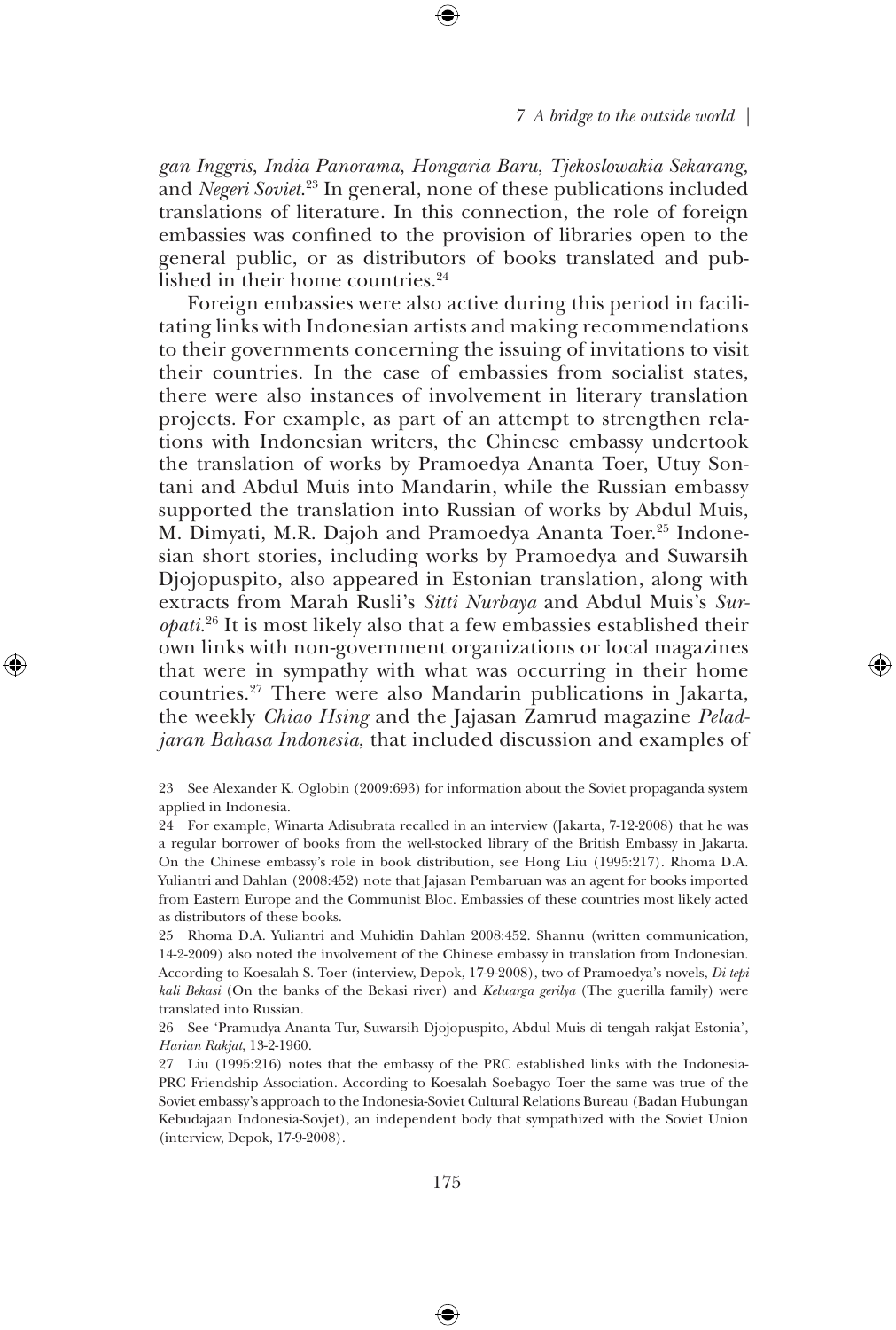#### *| Maya H.T. Liem*

Indonesian literature and which were distributed in the PRC as well as in Indonesia itself<sup>28</sup>

#### creative writers and professional translators

As mentioned above, the intensity with which literary translation into Indonesian was pursued during the 1950-1965 period was largely due to the individual efforts of authors and writers. They were inspired by a post-colonial spirit of freedom, the will to explore the freedom of the human spirit in an atmosphere of openness that marked the end of the restrictions colonialism had imposed on them. They were driven by an urge to make Indonesians familiar with the outside world through the medium of literature, introducing the heritage of world literature and its major writers, and making the thinking of prominent writers accessible to Indonesians who did not read foreign languages (Koesalah Soebagyo Toer 1956). But this spirit of freedom of exploration also involved a search for models for a free, secure and prosperous Indonesia in the future. In this respect, creative writers looked to translation, as much as their own original work, as a way of conveying ideas and concepts they regarded as important for their society. Trisno Sumardjo is an example of those artists who struggled for creative and intellectual freedom and physical and mental development as the basis of an independent and prosperous nation state. By contrast, Koesalah Soebagyo Toer is a professional translator who saw translation as a way of conveying the ideas of the great writers from socialist countries as part of a struggle that was more concerned with social and political change than creative freedom. For him, translation was a part of the struggle to win freedom for the oppressed.

TRISNO SUMARDJO  $(1916-1969)$ 

Trisno Sumardjo is remembered as a painter and a creative writer as well as an art critic and a translator. He established a reputa-

<sup>28</sup> Shannu, written communication, (2, 12, 14 and 19 February 2009). Shannu worked as a journalist and editor for *Chiao Hsing* (Sadar) (under the leadership of Siauw Giok Tjhan) in Jakarta between 1957 and 1960. During this time he wrote regularly on Indonesian art and culture under pseudonyms including Shan and Hasanudin. See also Ibarruri Sudharsono (2009:711-2) for information about Jajasan Kebudajaan Sadar and the journal *Chiao Xing* or *Chio Hsing*.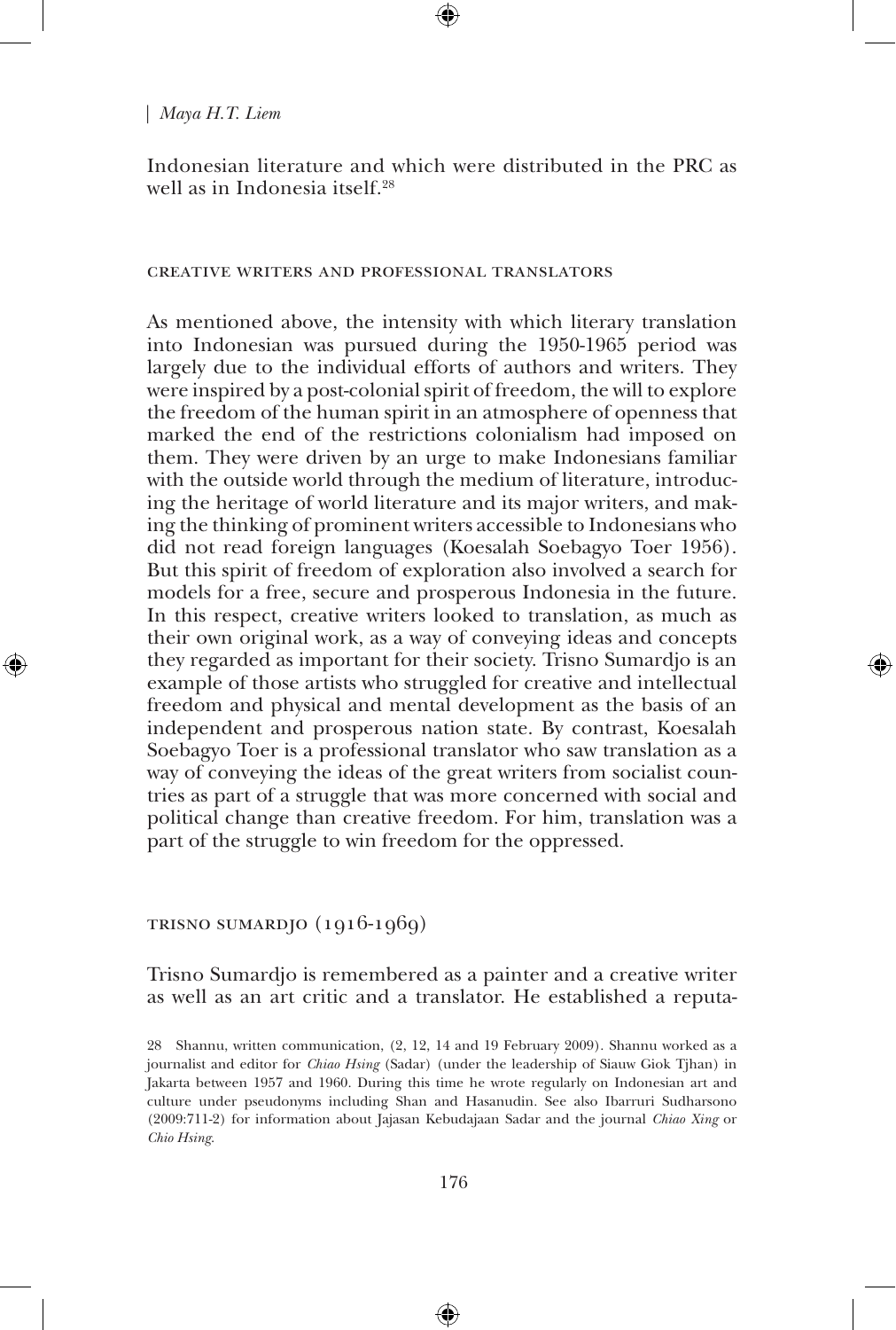tion as a translator through his translations of Shakespeare, which began in 1950 with the publication of *Hamlet* by PT Pembangunan, and continued right up until the serialization of his *Antonius dan Cleopatra* in *Indonesia Madjalah Kebudajaan* between October 1961 and June 1963.29 He also translated Boris Pasternak's *Dok*ter Zhivago<sup> (Djambatan, 1960),<sup>30</sup> and a collection of short stories</sup> by Edgar Allan Poe, *Death and mystery,* which is given the Indonesian title *Maut dan misteri* (Djambatan, 1969). At the same time, he also published translations of many short works of fiction in journals like *Konfrontasi*, *Indonesia*, *Sastra*, *Kisah*, *Mimbar Indonesia* and *Siasat*. The texts he selected for translation varied widely, both in terms of genre and geographic origin. They covered drama, poetry, the short story and the novel, and ranged from East and Southeast Asia (Japan, China, Vietnam, Burma, and the Philippines) to Africa and the Middle East (Algeria, Turkey, Saudi Arabia and Israel), India, Europe (Italy, France, Germany, England and Russia) and the United States. The only restriction imposed on his choice of works for translation came from his knowledge of foreign languages, which was confined to English and Dutch. This meant that except in the case of original writing in these languages, all his translations were based on already translated texts.

Trisno Sumardjo was one of that generation of writers who came to maturity after the declaration of independence from the Dutch in 1945, and who were strongly committed to ideals of freedom. For him, this meant freedom from any kind of political direction of the arts, and an absolute commitment to freedom of thought and creativity. In Soekarno's Indonesia, this commitment led him to be a signatory of the Cultural Manifesto (Manifes Kebudajaan) of 17 August 1963, which directly challenged the direction of national cultural policy in the later years of the Guided Democracy period. Earlier, he had expressed a similar criticism of an exhibition of [socialist] realist art, arguing that the call for artists to take up the principles of [socialist] realism was a denial of the artist's fundamental freedom to explore the inner dimensions of human experience (Nashar 1985:22).

<sup>29</sup> His other Shakespeare translations are *Saudagar Venezia* (*The merchant of Venice*) (Pembangunan, 1950), *Julius Caesar* (Pembangunan, 1951), *Macbeth* (Pembangunan, 1952), *Manasuka* (*As you like it*) (Balai Pustaka, 1952), *Prahara* (*The tempest*) (Balai Pustaka, 1952), *Impian di tengah musim* (*A midsummer night's dream*) (Balai Pustaka, 1955) and *Romeo dan Julia* (Kuala Lumpur: Oxford University Press, 1960).

<sup>30</sup> The information provided by Ogloblin (2009:697), is rather confusing since it does not mention that Sumardjo's translation of the novel *Doctor Zhivago* by Boris Pasternak (1960) was based on its English version, not the original Russian. The same can be said of other translations of Russian literature by M. Radjab, M. Taslim and Pramoedya Ananta Toer.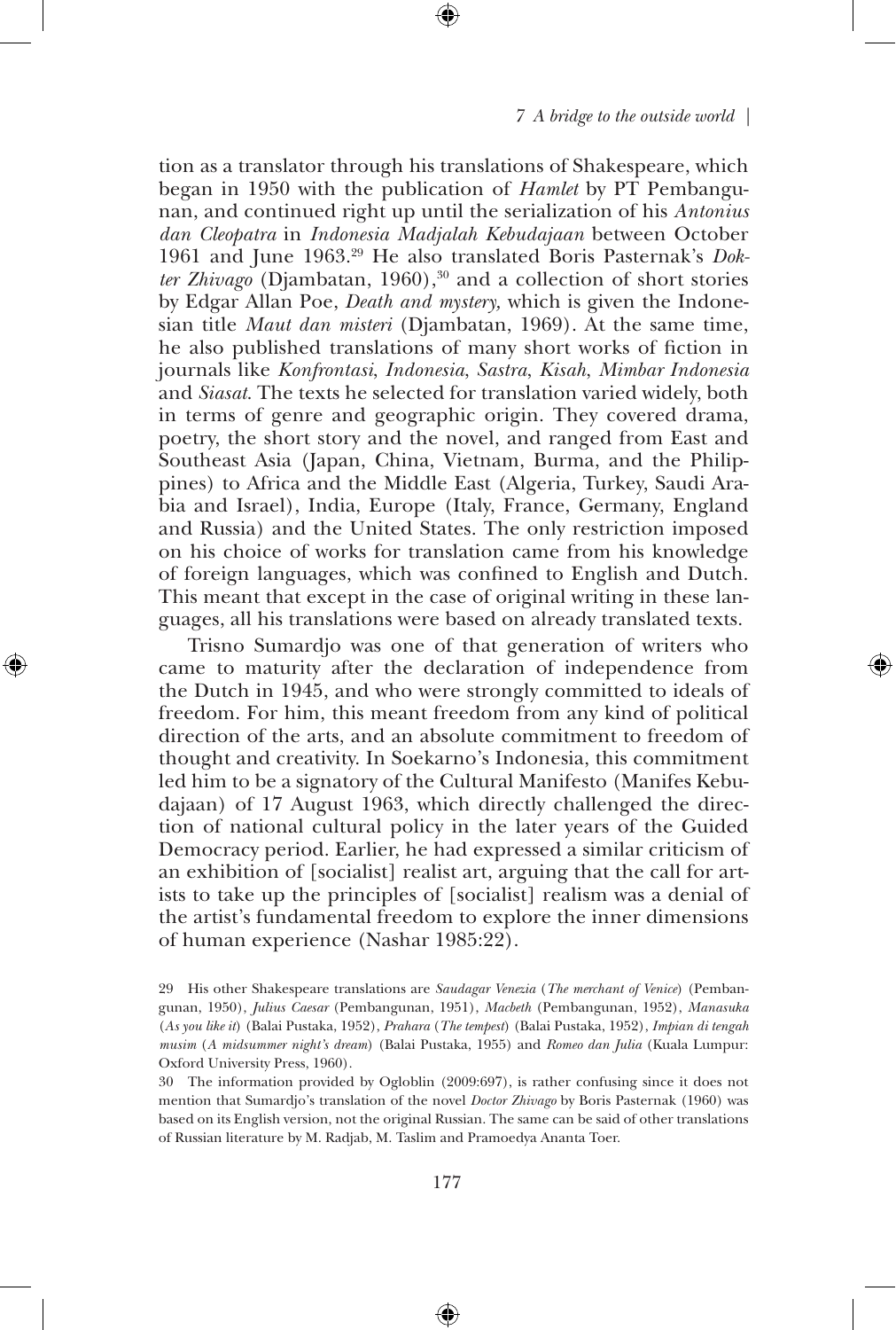

Trisno Sumardjo 1952. (Pusat Dokumentasi H.B. Jassin)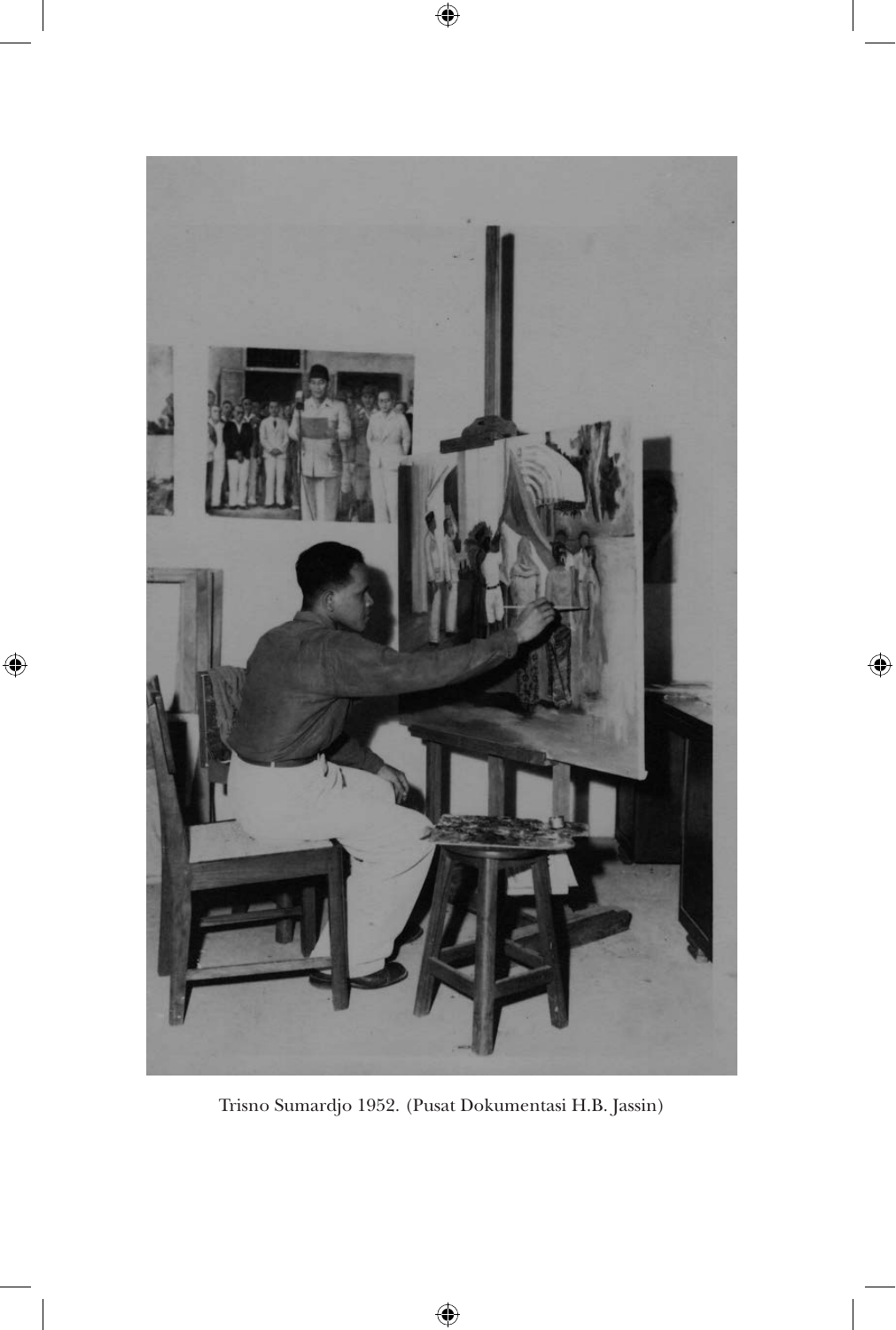The eclecticism of his choice of texts for translation is testimony to his commitment to artistic freedom. In the introduction to a collection of translated short stories entitled *Tjerita dari Asia Afrika* (Stories from Asia Africa), published by the magazine *Sastra* in 1962, he wrote that the aim of the collection was 'to give the reader access to the thoughts and feelings of their fellow human beings',31 implicitly endorsing the collection's non-partisan political nature and the concept of a universal humanity. At the time, this kind of approach ran counter to the political emphasis on solidarity with other newly independent states, but for Trisno and those like him, the significance of the end of colonialism was that the new climate of freedom enabled the development of 'a humanity that was so neglected by the colonizer'32. His concept of solidarity was the solidarity of a common humanity between people who shared the same destiny, the same aspirations, and the same experience of joy and suffering. For him, literature and art in general offered a means of knowing and experiencing humanity in its fullest sense.

It was on the basis of this conception of art and literature that Trisno became a signatory of the Cultural Manifesto, at a time when he felt that social and political pressures were impinging on his freedom to write and speak out. Along with other signatories to the Manifesto, he saw the document as a protest against the subordination of culture to politics and other socially-based forces (Sukito 1988). In his article *Seni dan masjarakat* (Art and society), Trisno made clear that he rejected the use of art and culture as a tool of political propaganda (Trisno Sumardjo 1960). As early as 1957, he was one of a small number of Indonesian artists and intellectuals to return from a visit to the People's Republic of China with very negative impressions of Chinese motives in inviting delegations of overseas writers to observe the situation of writers in the PRC. In a report of his visit (Trisno Sumardjo 1957, 1958) he wrote that there were 'political-psychological factors' underlying the invitation, and that the Chinese aim had been to 'turn out' new members of the Communist Party in their home country.

Surviving examples of Trisno's letters, as well as his published writing, make clear that his thinking about art and literature was already well-formed by the time Indonesian cultural political debates reached their critical point in the late 1950s and early

32 '[p]eri-kemanusiaan jang begitu banjak diabaikan oleh pendjadjah' (Trisno Sumardjo 1962:15).

<sup>31</sup> '[m]enterdjemahkan tjerita-tjerita dari Asia-Afrika adalah mengantar pembatja ke hati sesama manusia' (Trisno Sumardjo 1962:15). For a further example of Trisno Sumardjo's thinking about art and humanity see Trisno Sumardjo 1949-50.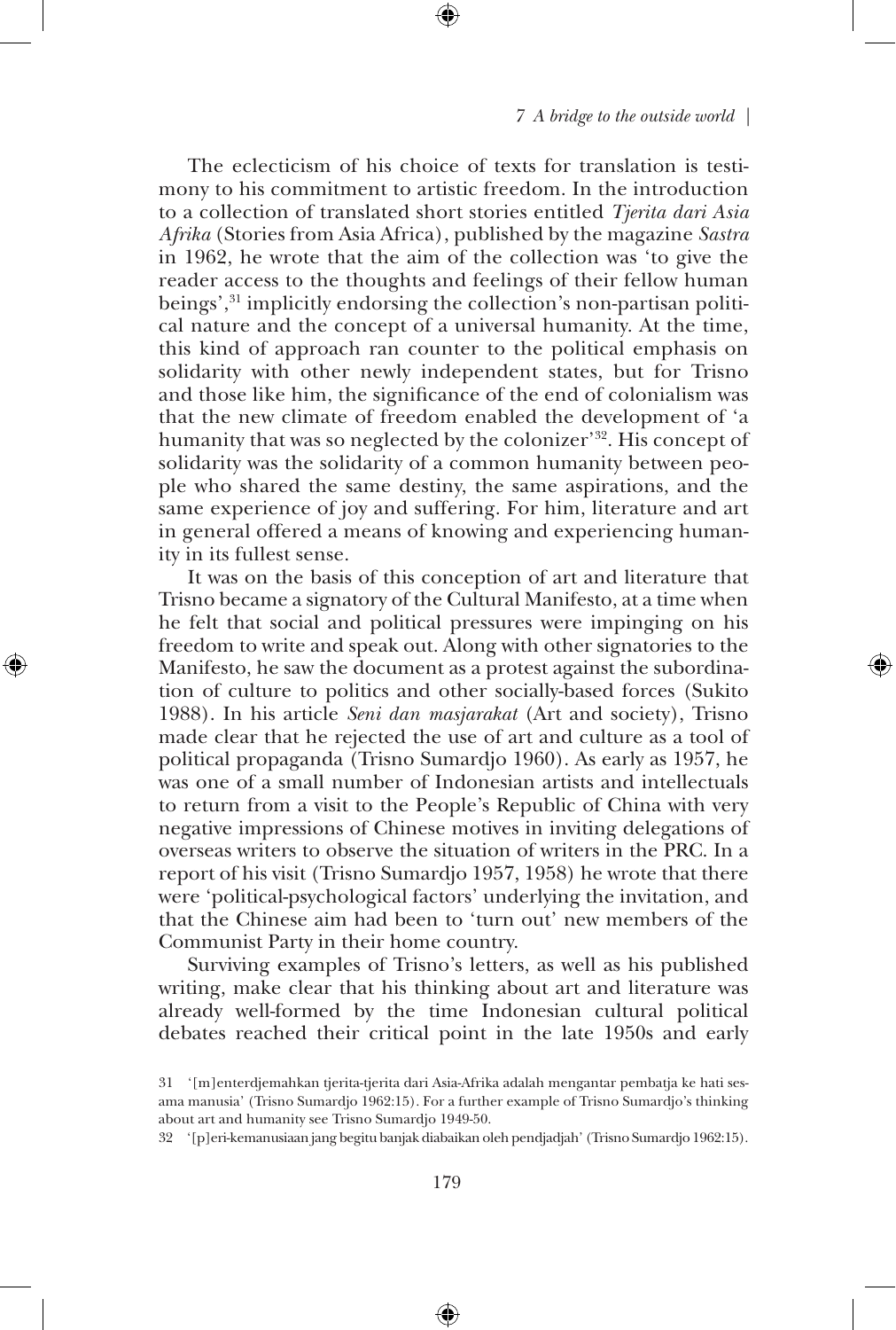1960s. Between around 1933 and 1950, when he was still in Solo, Central Java, he was already conceiving freedom of artistic expression as the freedom to explore the modern world in all its diversity. His education had opened his mind to the richness of art and literature beyond what he felt to be the confines of his immediate environment, including – from an early age – making him an admirer of Shakespeare. In a letter to H.B. Jassin, dated 7 January 1950, he complained about the feeling of being physically and spiritually 'constricted' in the 'hinterlands' of Solo and Yogyakarta.<sup>33</sup> He dreamed of coming into contact with the freedom of the modern world in Jakarta and overseas, dreams that he realized in 1950 with his move to Jakarta and a Rockefeller Foundation grant that enabled him to make a six months' visit to the United States and Western Europe (London, Amsterdam, Paris and Rome) in 1952. After visiting a number of museums and artists' exhibitions in New York, Boston and Chicago (such as the Museum of Modern Art, the Metropolitan Museum and the Brooklyn Museum), he expressed surprise at having found so much European art and so much American art that was derivative of the work of European painters.<sup>34</sup> He was also disappointed to see so much art that was a 'statement of a sterile personality' and so much influence of 'an artificial way of life, full of intellectual calculations that were officially inculcated into the minds of artists during their training'.35 He concluded that culture of this kind held little that was of value, and grew in his selfconfidence and belief in his own strengths as an Indonesian artist. As such, his commitment to artistic 'freedom' was clearly based on his sense of identity as an Indonesian artist, rather than, as his ideological opponents would have it, a deracinated and politically suspect 'cosmopolitanism'. This was the basis of his involvement in national cultural life, as General Secretary of the Badan Musjawarat Kebudajaan Nasional (BMKN, Council for Deliberations on National Culture) in Jakarta between 1956 and 1969 and Head of the Dewan Kesenian Jakarta (DKJ, Jakarta Arts Council) between 1967 and 1969, the year of his death. It was the same commitment that he brought to his work as a translator, valuing all literary works, because the products of creative freedom always served to raise levels of human dignity and the dignity of nations.

<sup>33</sup> This letter is part of the collection held by the H.B. Jassin Literary Documentation Centre in Jakarta.

<sup>34</sup> Letter to H.B. Jassin from New York, 5-2-1952, held in the collection of the H.B. Jassin Literary Documentation Centre, Jakarta.

<sup>35</sup> Letter to H.B. Jassin from Chicago, 4-3-52, held in the collection of the H.B. Jassin Literary Documentation Centre, Jakarta.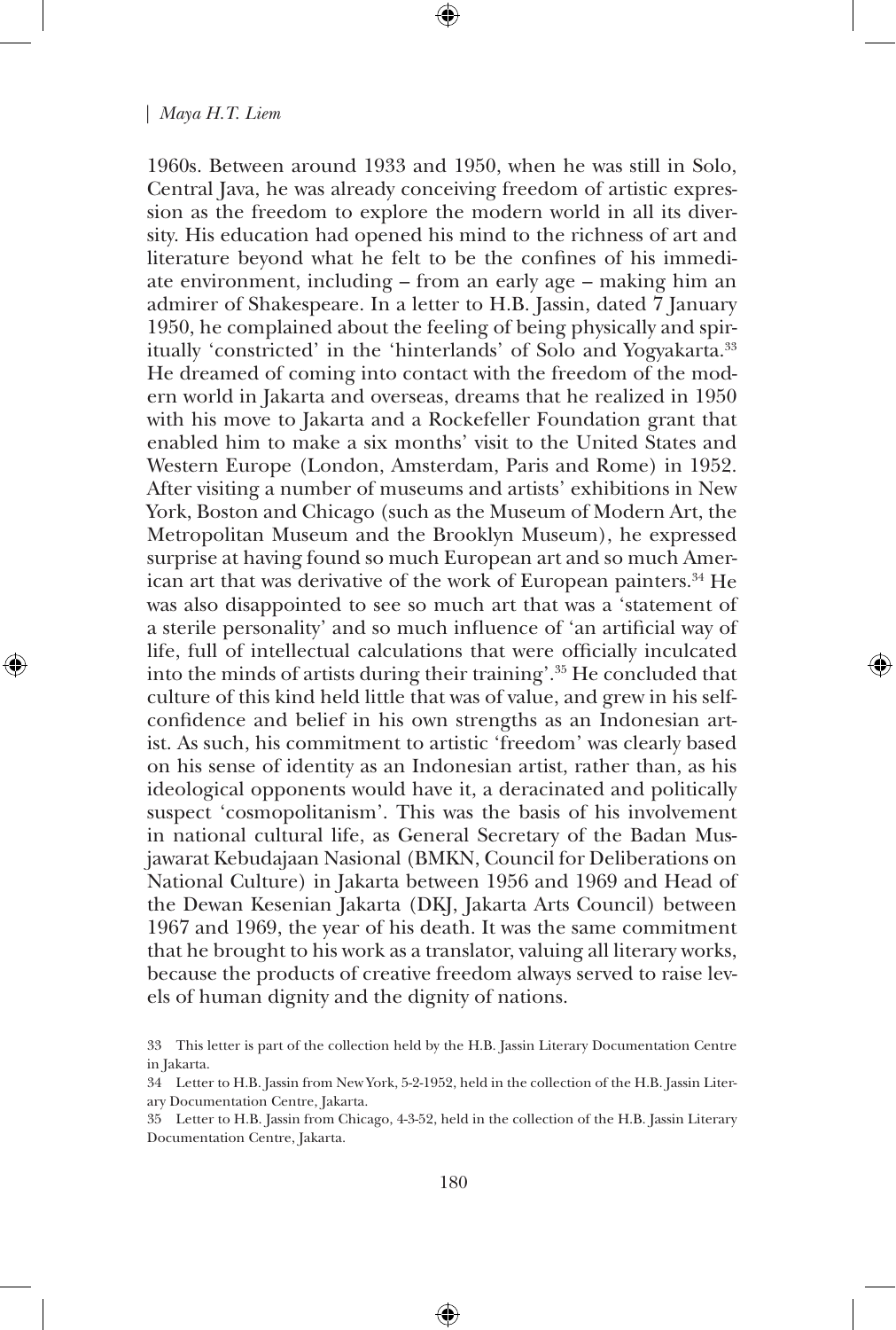### koesalah soebagyo toer (b. 1935)

Koesalah Soebagyo Toer has been actively involved in translation since 1952, when he was still a student in senior high school. Initially, he translated solely from English, but in 1963 he began to produce translations from Russian, and from 1978 until the present he has also translated from Dutch.

In general, Koesalah has chosen works for translation on his own initiative, publishing his translations in various magazines, including *Kisah*, *Merdeka*, *Pewarta PPK*, *Brawidjaja* and *Pemuda*. His serialized translation *Nicola Suhaj, penjamun* (Nicola Suhaj, a thief), from a novel by Ivan Olbracht, was published in the newspaper *Bintang Timur* in 1960. In some cases he has translated works suggested to him by his brother Pramoedya, or co-translated with Pramoedya, as in collections of short stories by Tolstoy and Chekhov. The Tolstoy collection, entitled *Tjerita-tjerita Sebastopol* (Sebastopol stories), was published in *Pemuda* between February 1956 and June 1957. The Chekhov collection, which existed of eight stories, was enti-



Koesalah Soebagyo Toer at School 93 in Moscow, attending 'Indonesia Day' on 9 April 1962. From left to right: I Ketut Sunatera (back), a student (front), Koesalah Soebagyo Toer, A.G. Lordkipanidze, Rusdi Harmain, Asahan Aidit, and three students from School 93. (Koesalah Soebagyo Toer)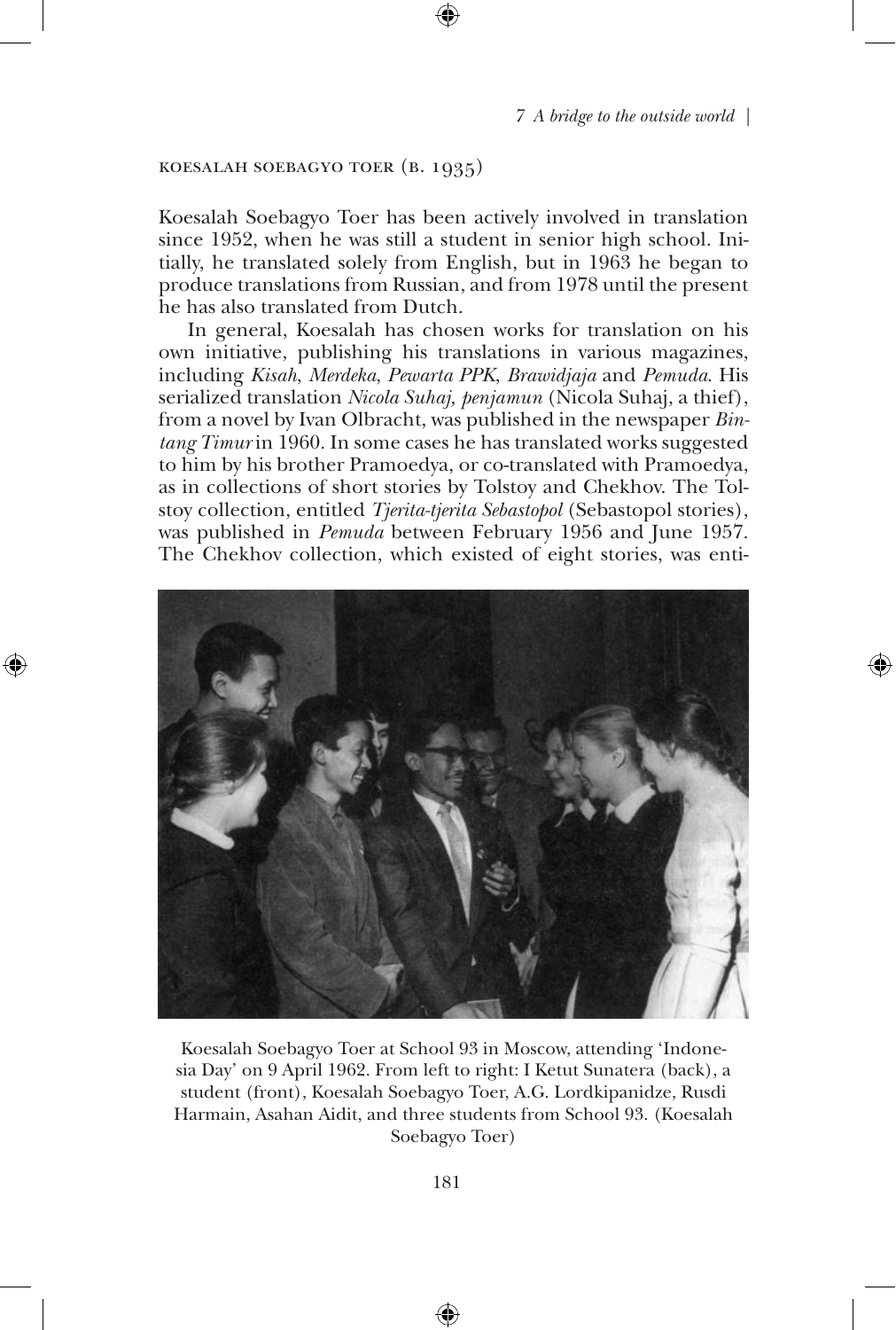tled *Pertaruhan* (The wager), and was published by LEKRA in 1960. After he established a reputation as a translator, various publishers, such as Jajasan Pembaruan, commissioned translations from him. Apart from the titles just mentioned, his book length translations include *Hari-hari Oktober* (October days), from the work of Nadezhda Krupskaya (Jajasan Pembaruan, 1957), *Pemberontakan dipelabuhan* (Revolt in the harbour), a collection of short stories by Rumanian writer Alexandru Sahia (1960), and *Tjerita-tjerita tjinta* (Love stories), a collection of short stories by Lin Yu Tang, which remained unpublished for unknown reasons.

As a member of one of Indonesia's most famous literary families, 36 Koesalah had access to the literary world through the networks that Pramoedya was a part of in the early 1950s. In 1952, Pramoedya set up a literary agency Mimbar Penjiaran DUTA with the aim of collecting articles on topics dealing with art, literature and culture and offering them to publishers both in Indonesia and in Singapore/Malaya in the form of a regular bulletin. Koesalah was asked to become secretary and general administrator of Mimbar Penjiaran DUTA, while he was still a student in senior high school. This gave Koesalah valuable experience of the Indonesian publishing world, because he was assigned to prepare each bulletin and deliver it to the offices of various magazines and newspapers in Jakarta. The contacts he established through this work facilitated his access to publication outlets for his own articles and translations.<sup>37</sup>

Koesalah's upbringing in a nationalist family that took an active part in the struggle for independence – he recalls the bitterness of seeing his family home ransacked and his father humiliated by Dutch police – strengthened his early commitment to defend the oppressed and fight against those who oppressed others. Adopting Soekarno's view of the contradiction between the forces of revolution (NEFO, New Emerging Forces) and the anti-revolutionary forces (OLDEFO, Old Established Forces), he identified with those who fought for revolution and defended the oppressed, which brought him into line with the socialist world. All his literary translations were of works from socialist countries, reflecting this commitment. In the introduction to his translation of Alexandru Sahia, *Pemberontakan dipelabuhan*, he wrote:

37 Koesalah S. Toer, written communication, 27-9-2008.

<sup>36</sup> Apart from his older brother Pramoedya, Koesalah has two younger brothers who also published translations and original writing during the period under discussion. Walujadi Toer's translation of a work by Liu Pai Yu, entitled *Njala api di hadapan kita* (The flames ahead of us) appeared in *Bintang Timur* between 19 May and 4 July 1960, while Soesilo Toer published several short stories in *Gelanggang*, the cultural section of the magazine *Siasat*, for instance *Menderita*  (Suffering) (1952a) dan *Pemukul kentong* (The gong beater) (1952b).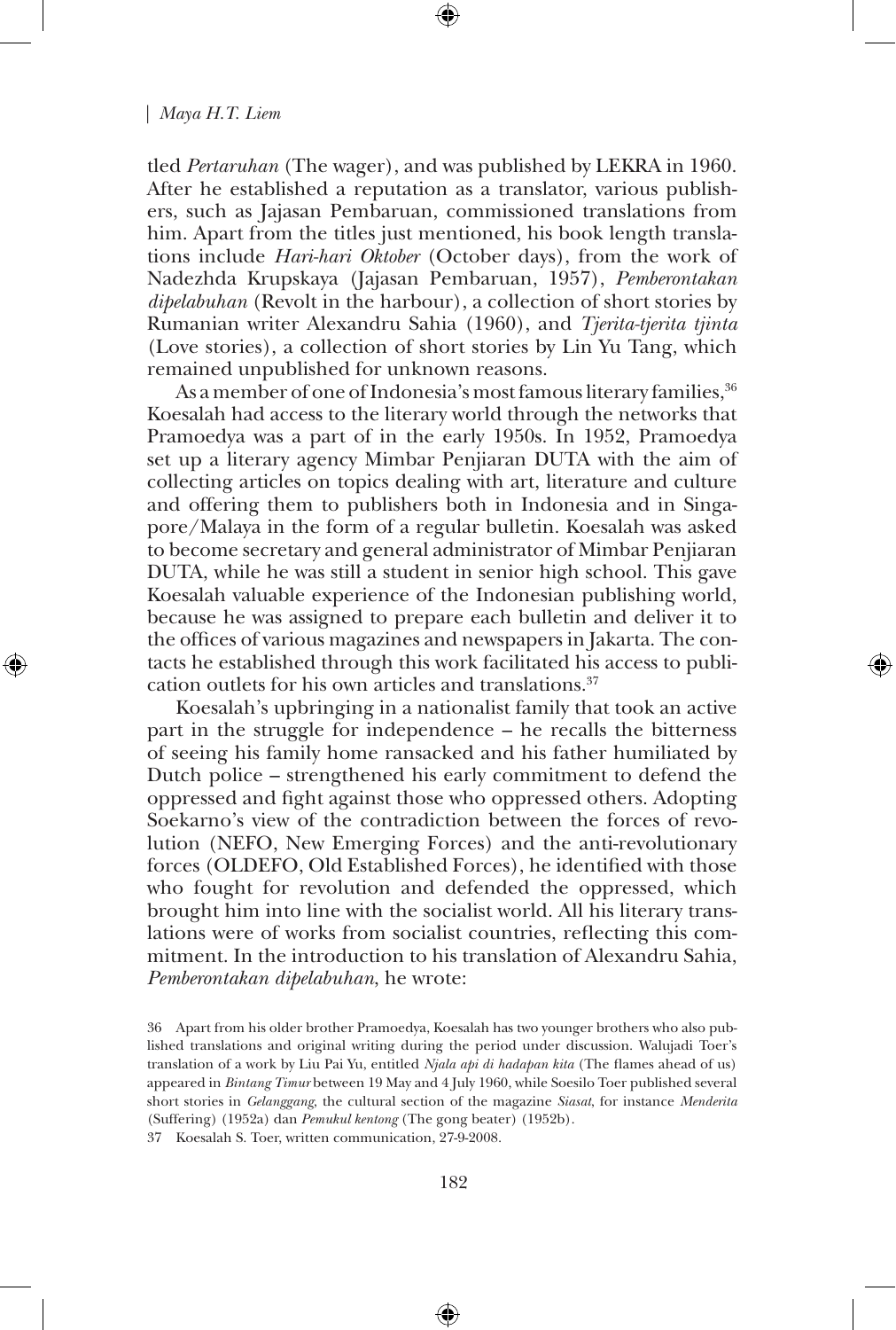As in other countries, in Rumania there are prominent writers who do not write just to pass the time, but on a much more convincing basis. Alexandru Sahia, whose short stories are collected here, is one of those writers. He writes to defend the interests of the people. [...] Apart from short stories, he also writes essays and articles.

All his work is permeated by a strong conviction concerning the victory of the ideals of freedom, the victory of the struggle to eradicate the enslavement of some human beings by others. Sahia is aware of the negative consequences of the exploitation of workers, whatever their nationality might be. He knows about the miserable fate of the peasants. He understands a writer's duty. For that reason, his literary works go hand in hand with the desire of the majority of the people.38

There were also practical reasons why Koesalah confined his translations to works by writers from socialist countries. Literature from the countries of Eastern Europe was not bound by copyright, nor was it subject to the Bern Convention.39 This made it freely available for translation, bound only by the moral obligation to spread the principles of socialist revolution. The same held true for works of Indonesian literature translated into Eastern European languages, because Indonesia was also not a signatory to the Bern Convention. Another consideration was the price of books. At the time, books from Western countries were very expensive, and there were restrictions on their import into Indonesia. For example, book orders from Britain (which were mainly school textbooks) had to be made through the British Council, and could take more than six months to arrive. When books did arrive, they were marketed through particular bookshops and always sold out in a very short time.<sup>40</sup> The high cost of (producing) books also

38 Seperti negeri2 jang lain, Rumaniapun mempunjai penulis2 terkemuka, jang menulis bukan hanja sekedar iseng, melainkan dengan dasar perdjuangan jang lebih mejakinkan. Alexandru Sahia jang tjerita2 pendeknja dimuat dalam buku ini, adalah salah seorang penulis Rumania terkemuka jang menulis untuk membela kepentingan Rakjat […]. Disamping tjerita pendek, Sahia adalah djuga penulis esei dan artikel.

Sekalian tulisannja mengandung kejakinan jang teguh akan menangnja tjita2 merdeka, menangnja dalam perdjuangan untuk melenjapkan perbudakan manusia oleh manusia jang lain. Sahia sadar akan segi buruk daripada penghisapan jang berlaku atas kaum pekerdja, dari kebangsaan apapun djuga. Iapun tahu akan melaratnja nasib kaum tani. Ia mengerti akan tugas seorang penulis. Karena itulah maka hasil2 karjanja rapat bergandengan dengan hasrat rakjat jang terbanjak (Sahia 1960:5). 39 International Convention for the Protection of Literary and Artistic Works, signed in Bern in 1886.

40 In an interview (Depok, 17-9-2008), Koesalah mentioned the bookshop Pembimbing in Jalan Kebon Sirih in this connection. Rhoma D.A. Yuliantry and Muhidin Dahlan (2008:452) mention Pembimbing and Indira as suppliers of books from Western Europe and the United States.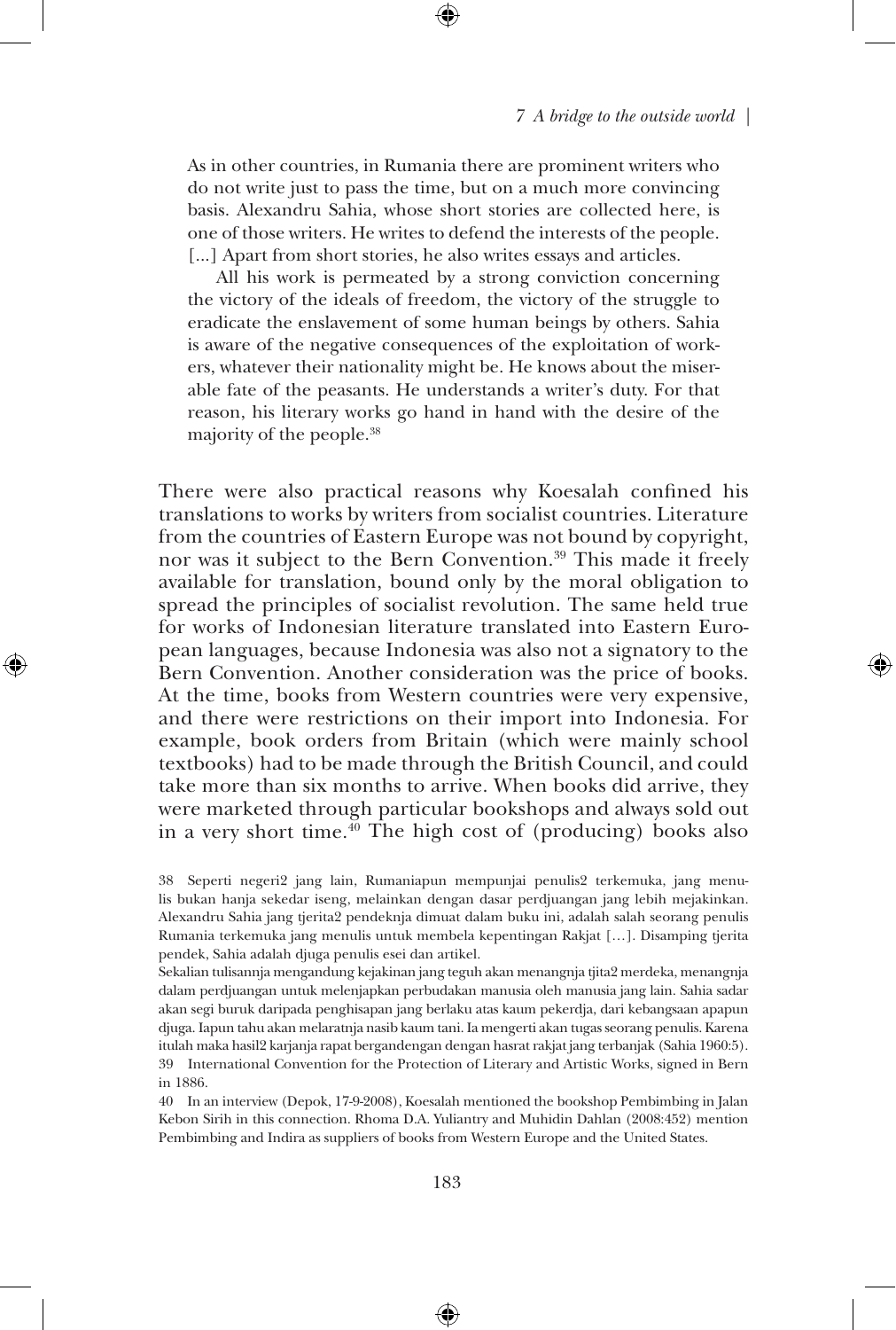meant that books that were translated tended to be short. A translator had to guard against rejection of manuscripts because of their length. *Pertaruhan*, Koesalah's translation of Chekhov, was specifically composed of short stories so that its page count would not be excessive.

As the 1960s approached, the flow of books from Eastern Europe to Indonesia increased significantly. Koesalah had no trouble obtaining these books, since between 1958 and 1960 he worked at the non-government Indonesia-Soviet Cultural Relations Bureau.<sup>41</sup> Many publications from Moscow were sent free of charge to this organization, which meant that Koesalah had easy access to books for translation.

In the difficult economic conditions of the time, it was common for individuals to work at more than one profession at the same time. Creative writers regularly supplemented their income working as translators or as magazine or newspaper editors. In this respect Koesalah was something of an exception, because apart from writing the occasional short story or essay, he remained primarily a professional translator. For him, the supplement to his income as a literary translator came from translating texts of non-fiction. His ideological sympathies led him to become a part-time translator at the Czechoslovakian Embassy in Jakarta where, as noted above, $42$  he translated informational texts as well as editorials from Indonesian newspapers. No literary translation was involved, but the experience enriched his skills as a translator and increased his knowledge of Eastern Europe.43

His growing familiarity with the countries of Eastern Europe led Koesalah to take up the study of Russian, first at the Indonesian-Soviet Cultural Relations Bureau in 1959. Finally, at the age of 24, he secured a scholarship to study in Moscow, where he was a student in the Faculty of History-Philology at the Friendship of Nations University between 1960 and his graduation in 1965.<sup>44</sup>

42 See above, note 16.

44 Koesalah states that between 1960 and 1965 there were 250 Indonesian students who enrolled at this university. In all, there were around 600 Indonesian students in the Soviet Union as a whole. Of these, only 30 returned to Indonesia in 1965 (interview, Depok, 17-9-2008). See also Koesalah Soebagyo Toer 2003.

<sup>41</sup> See above, note 21.

<sup>43</sup> Koesalah was introduced to the Czechoslovakian Embassy by his friend, the composer Subronto (also spelt Soebronto) K. Atmodjo, who worked at the embassy as a general assistant. Koesalah and Subronto were both members of the 'Gembira' Song and Dance Ensemble, which regularly represented Indonesia overseas (see the contribution by Rhoma D.A. Yuliantri in this volume). It was also Subronto who introduced Koesalah to Rumanian literature, and encouraged him to translate the work by Alexandru Sahia discussed above.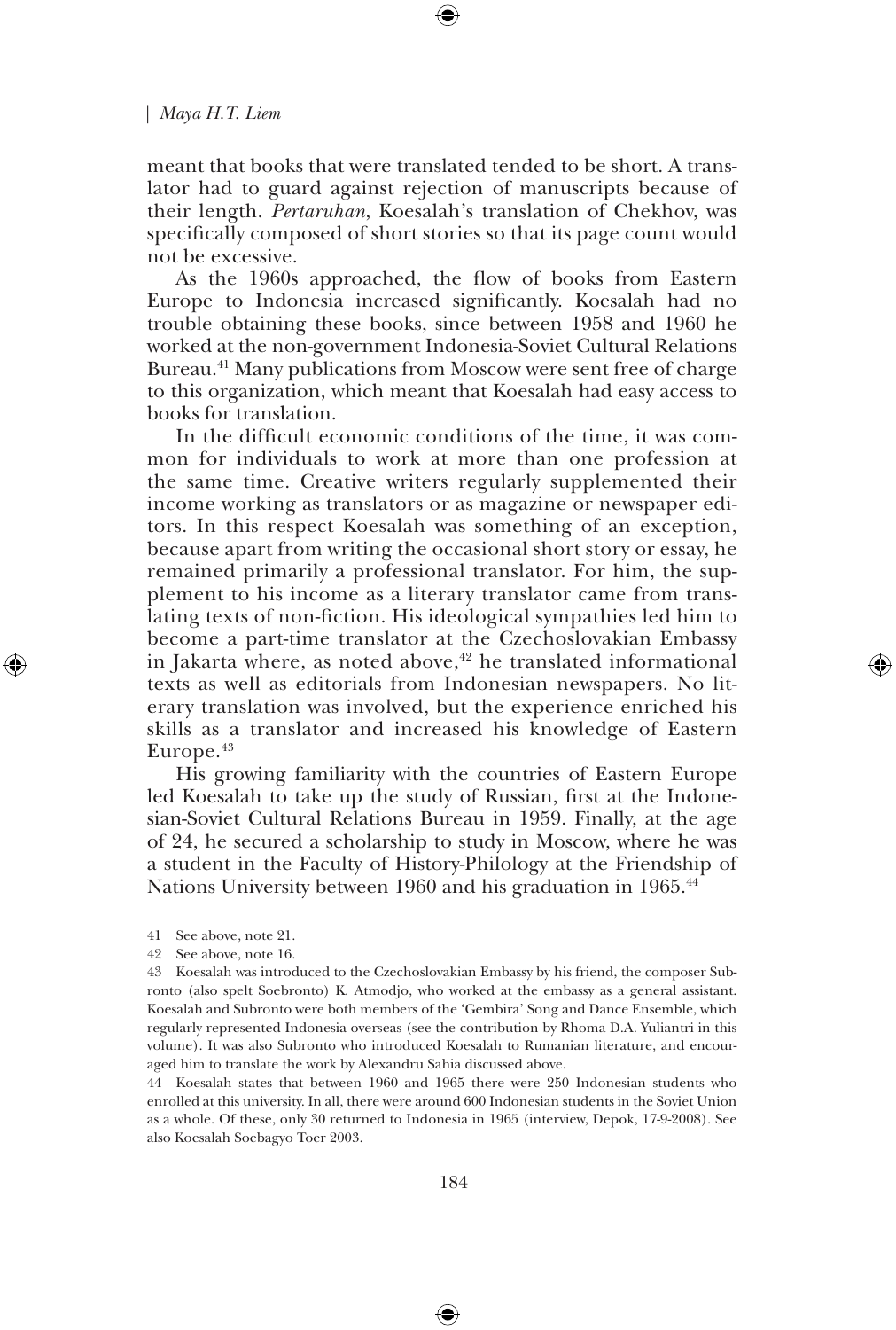

Koesalah Soebagyo Toer after a Russian language class on 12 April 1961 with (left) Natella Aleksandrovna Neserova (phonetics teacher) and Sofia Ivanovna Pavlova (grammar teacher) holding a copy of the newspaper *Pravda*. (Koesalah Soebagyo Toer)

Koesalah recalls that his time in Moscow was full of job offers that added to his study commitments. From 1963 until just before his return to Indonesia in July 1965, he worked as a translator for the Novosti news bureau, not only compiling news broadcasts but also articles, commentaries, photo essays on aspects of Soviet politics at home and abroad, as well as reports on the Soviet economy and culture and general news items on Soviet life, for distribution in the Soviet Union and foreign countries.45 This experience served to draw Koesalah ever more deeply into a system pervaded by socialist ideology. In the Soviet Union at the time it was considered a great honour to work for Novosti, because the news bureau was one of the foundations of socialism. Its employees not only enjoyed a high social standing, they also received a more than adequate financial return for their services. By the time he returned to Indonesia, Koesalah had saved the equivalent of ten times his monthly scholarship allowance, which was itself generous. In other words, and in contrast to the situation in Indonesia, the work of a translator in socialist countries at that time was a lucrative form of employment.

<sup>45</sup> Koesalah was introduced to Novosti by German Belousov, a fellow journalist at the bureau who spoke excellent Indonesian and who had been a guide for the Indonesian delegation to the World Festival of Youth and Students in Moscow in 1957.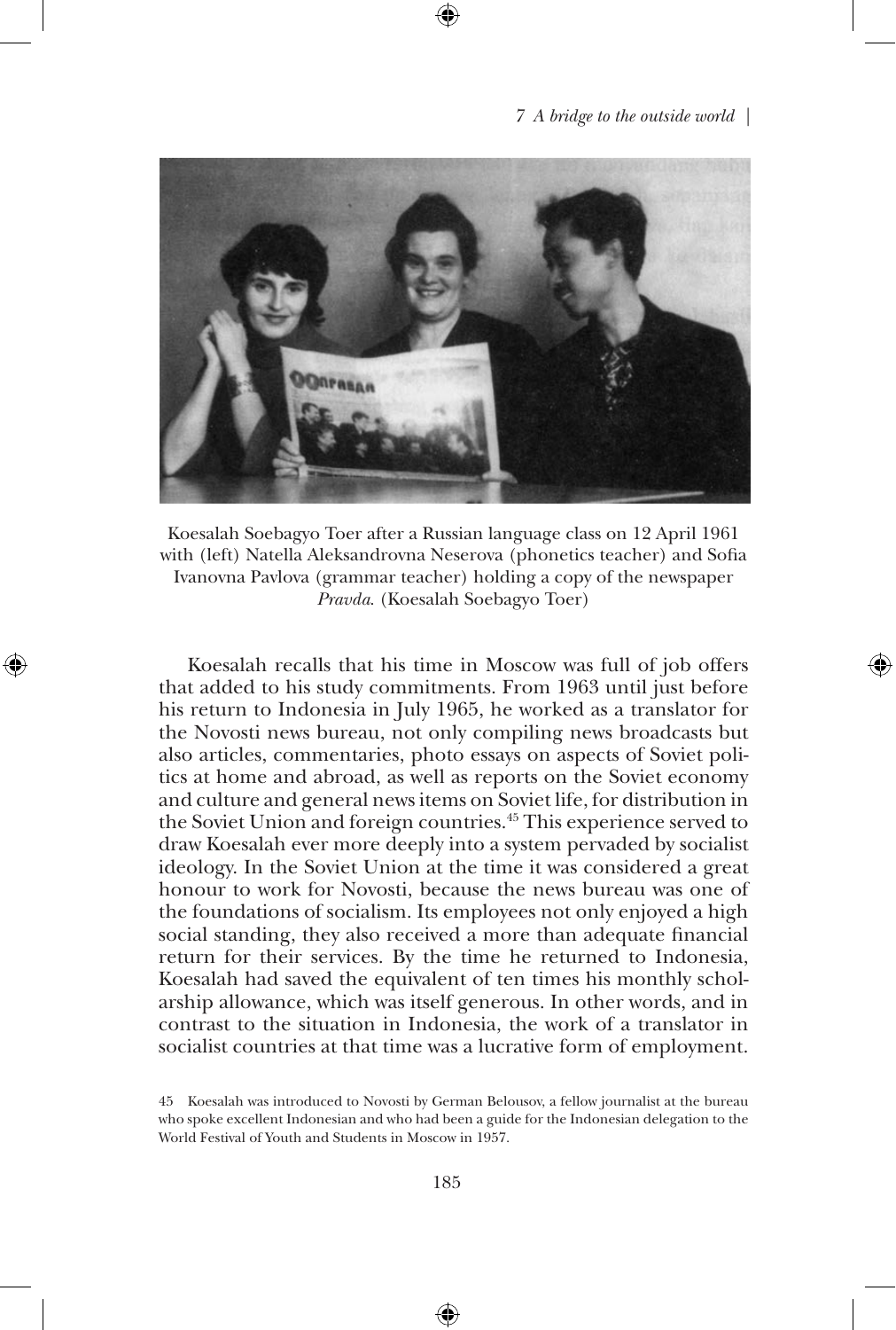Koesalah's skills in Indonesian and Russian were also sought after by a state publisher in Moscow (*Izdatelstvo literatury na inostrannikh yazikah*) that produced publications specifically for export. This invitation enabled him to pursue his interest in literary translation. He first translated a work by Jingis Aitmatov entitled *Materinskoye pole* (*Ladang Keibuan*, (Maternal farmlands), in Koesalah's Indonesian translation), and then a collection of Lenin's letters, *Pisma Amerikanskim rabochim* (*Surat-surat kepada kaum buruh Amerika*) (Letters to American workers). Lenin's works were required reading for students in the Soviet Union at the time, so it is not surprising that this collection of letters was selected for translation into Indonesian. Documentation concerning its intended publication in Indonesia is unavailable, but Koesalah assumes that the translation was sent to Jajasan Pembaruan. He was paid for his work as translator, but neither of these volumes ever appeared in print, thwarted by the events of 30 September-1 October 1965.46

#### concluding remarks

After the emergence of the Republic of Indonesia as an independent nation, there was a dramatic decline in state involvement in publishing. At the same time, there was an enthusiasm among creative writers and artists for the exploration of ideas and the examination of visions for the future which the new political freedoms had opened up. Many creative writers responded to the spirit of the times by embarking on literary translations on their own initiative, and becoming part of international creative networks. Local networks formed through the large number of new magazines and newspapers that appeared after independence to give voice to particular currents of cultural and political thought. In many cases, writers and artists were represented on the editorial boards of these publications, supplementing their income from writing through involvement in the world of publishing in general. Increasingly, they became subject to the influence of the conflict taking place between the Cold War superpowers, dividing on ideological lines into mutually antagonistic groupings. This ideological division also influenced the selection of literature for translation into Indonesian, as has been illustrated above through the examples of Trisno Sumardjo and Koesalah Soebagyo Toer. Trisno Sumardjo, commit-

<sup>46</sup> Koesalah Soebagyo Toer himself fell victim to these events. He was detained for ten years without trial from 1968-1978 at Salemba prison.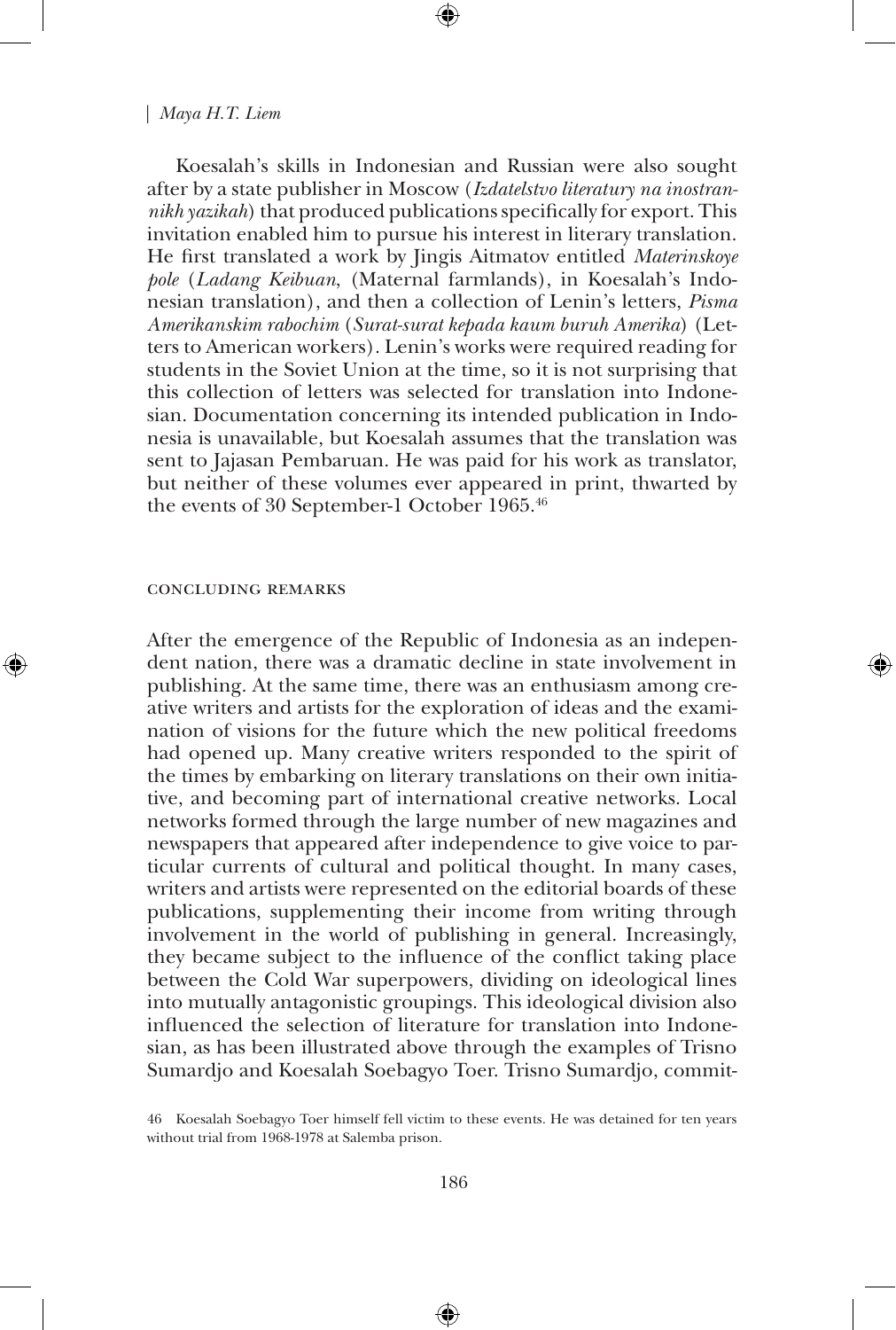ted to the ideals of cultural freedom, chose literary works from all over the world for translation, driven by a desire to discover the essence of a universal humanity. Koesalah Soebagyo Toer chose to translate the works of writers who were engaged in the struggle to defend the oppressed, which he conceived exclusively in socialist terms. The literary translations which these two men undertook illustrate the extent to which Cold War politics permeated the world of Indonesian literature in the decade after 1955.

No attention has been paid here to the activities of translators who provided a link between Indonesia and the United States at this time. In the second half of the 1960s these links were apparent in the number of translations of the work of American writers into Indonesian, sponsored both by the American government and American organizations in Indonesia. For example, during this period a number of works by Harold Lamb were translated by Asrul Sani, Toto Sudarto Bachtiar, M.D. Aliff, Sumantri Mertodipuro and Hazil and published by Pembangunan in cooperation with the Jajasan Penerbitan Franklin, Jakarta–New York.47 The basis of that translation venture, and the extent to which American institutes and organizations may have been involved in supporting translations of American literature in the pre-1965 period, remains unclear.

Neither has any attention been given here to the processes which led to the translation of works by Indonesian Muslim writers, such as M. Dimyati and Muhammad Radjab, into Russian at this time. The question of who selected these works for translation and how they were made known in Russia remain intriguing topics for further research.

It is my hope that questions such as these will be explored in future research on the subject of literary translation in Indonesia. Much remains to be done, if we are to understand the extent to which the translation of literary works into Indonesian contributed to the transmission of ideas into Indonesia and the growth of Indonesia's own literary tradition in the 1950-1965 period. This study has attempted to lay the groundwork for that research, by exploring some aspects of the context in which literary translation took place at that time.

Translated from Indonesian by Keith Foulcher

<sup>47</sup> I thank Hairus Salim for this information.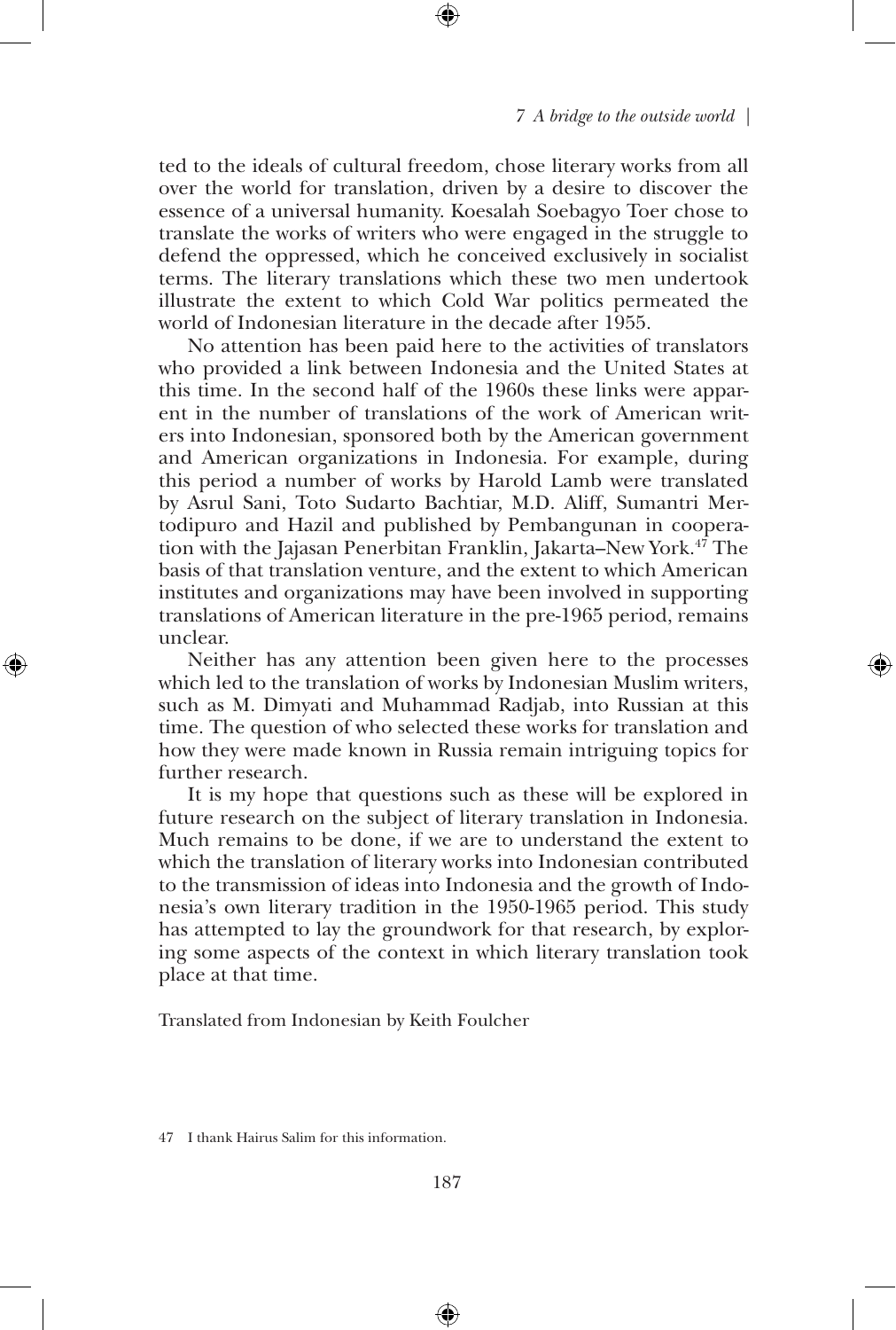#### **REFERENCES**

| Ajip Rosidi            |                                                                                                                       |  |
|------------------------|-----------------------------------------------------------------------------------------------------------------------|--|
| 2008                   | Hidup tanpa ijazah; Yang terekam dalam kenangan. Jakarta:                                                             |  |
|                        | Pustaka Jaya.                                                                                                         |  |
| Clews, John C.         |                                                                                                                       |  |
| 1964                   | Communist propaganda techniques. New York: Praeger.                                                                   |  |
| Ibarruri Sudharsono    |                                                                                                                       |  |
| 2009                   | 'Terjemahan kiri', in: Henri Chambert-Loir (ed.), Sadur;<br>Sejarah terjemahan di Indonesia dan Malaysia, pp. 701-23. |  |
|                        | Jakarta: Kepustakaan Populer Gramedia (KPG), École<br>Française d'Extrême-Orient.                                     |  |
| <b>IKAPI</b>           |                                                                                                                       |  |
| 1965                   | Daftar buku 20 tahun penerbitan Indonesia 1945-1965. Dja-<br>karta: IKAPI-O.P.S. Penerbitan.                          |  |
| Jassin, H.B.           |                                                                                                                       |  |
| 1956                   | 'Kesusasteraan asing dalam<br>terdjemahan Indonesia'.                                                                 |  |
|                        | Bahasa dan Budaja 4-4:11-24.                                                                                          |  |
| 1984                   | Surat-surat 1943-1983. Jakarta: Gramedia.                                                                             |  |
| Jedamski, Doris        |                                                                                                                       |  |
| 2002                   | 'Popular literature and postcolonial subjectivities; Robin-                                                           |  |
|                        | son Crusoe, the Count of Monte Cristo and Sherlock Hol-                                                               |  |
|                        | mes in colonial Indonesia', in: Keith Foulcher and Tony                                                               |  |
|                        | Day (eds), Clearing a space; Postcolonial readings of modern                                                          |  |
|                        | Indonesian literature, pp. 19-47. Leiden: KITLV Press. [Ver-                                                          |  |
|                        | handelingen 202.]                                                                                                     |  |
| 2009                   | 'Terjemahan sastra dari bahasa-bahasa Eropa ke dalam                                                                  |  |
|                        | bahasa Melayu sampai tahun 1942', in: Henri Chambert-                                                                 |  |
|                        | Loir (ed.), Sadur; Sejarah terjemahan di Indonesia dan Malay-                                                         |  |
|                        | sia, pp. 171-204. Jakarta: Kepustakaan Populer Gramedia                                                               |  |
|                        | (KPG), École française d'Extrême-Orient.                                                                              |  |
| Koesalah Soebagyo Toer |                                                                                                                       |  |
| 1956                   | 'Terdjemahan; Persoalan dan kesukarannja', Madjallah                                                                  |  |
|                        | Merdeka 9-4:25-6.                                                                                                     |  |
| 2003                   | Kampus Kabelnaya; Menjadi mahasiswa di Uni Soviet. Jakarta:                                                           |  |
|                        | Kepustakaan Populer Gramedia (KPG).                                                                                   |  |
| Krupskaya, Nadezhda    |                                                                                                                       |  |
| 1957                   | Hari-hari Oktober. Djakarta: Jajasan Pembaruan. [Translated                                                           |  |
|                        | by Koesalah Soebagyo Toer.]                                                                                           |  |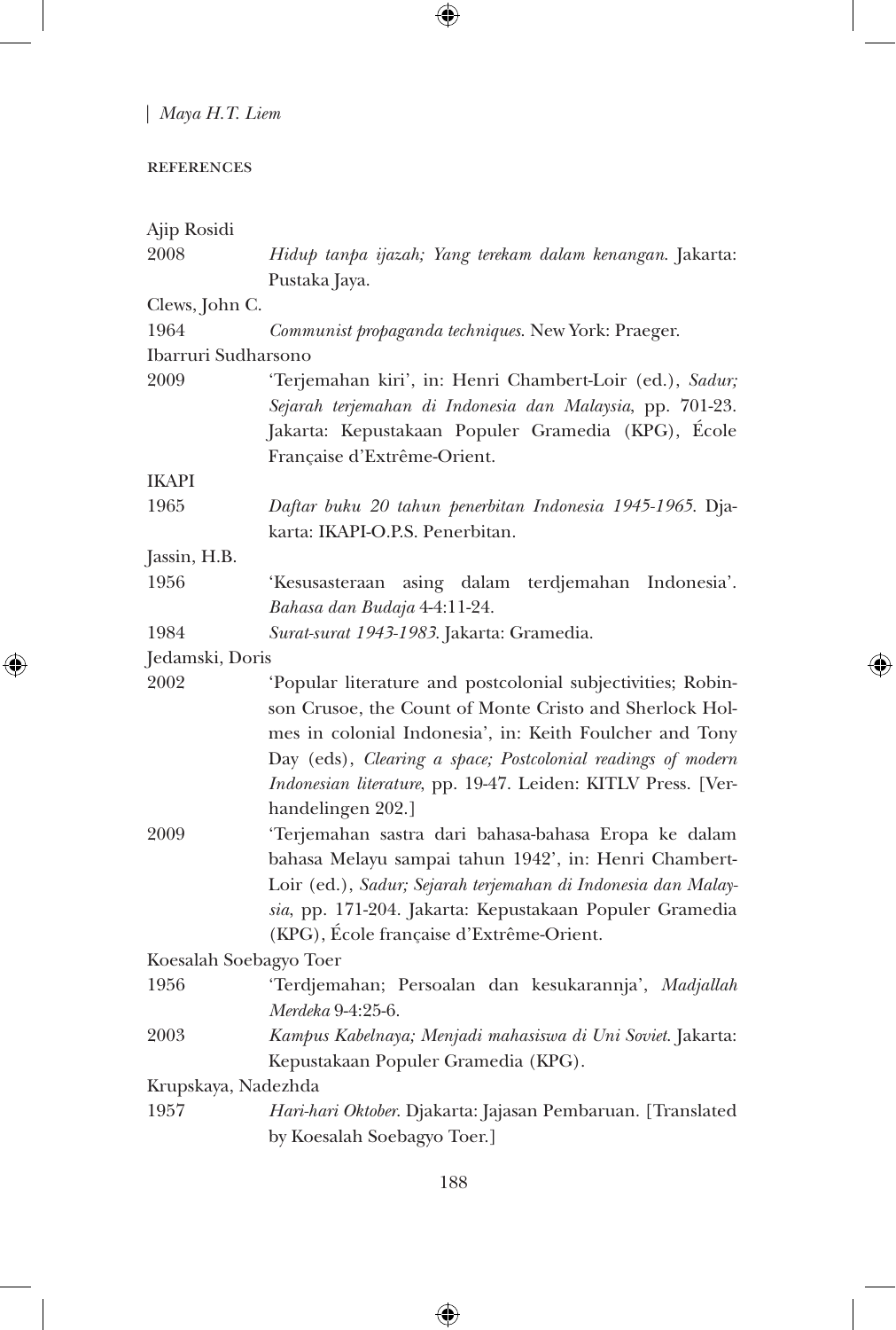| Liu, Hong                                            |                                                               |  |
|------------------------------------------------------|---------------------------------------------------------------|--|
| 1995                                                 | 'The China metaphor'; Indonesian intellectuals and the PRC,   |  |
|                                                      | 1949-1965. PhD thesis, Ohio University, Athens.               |  |
| 2006                                                 | 'The transnational construction of 'national allegory';       |  |
|                                                      | China and the cultural politics of postcolonial Indonesia',   |  |
|                                                      | Critical Asian Studies 38-3:179-210.                          |  |
| Nashar                                               |                                                               |  |
| 1985                                                 | 'In memoriam: Trisno Sumardjo', in: Korrie Layun Rampan       |  |
|                                                      | (ed.), Trisno Sumardjo; Pejuang kesenian Indonesia, pp. 22-5. |  |
|                                                      | Jakarta: Yayasan Arus.                                        |  |
| Ogloblin, A.K.                                       |                                                               |  |
| 2009                                                 | 'Ideologi dan kesusasteraan Soviet dalam terjemahan           |  |
|                                                      | Indonesia', in: Henri Chambert-Loir (ed.), Sadur; Sejarah     |  |
|                                                      | terjemahan di Indonesia dan Malaysia, pp. 691-9. Jakarta:     |  |
|                                                      | Kepustakaan Populer Gramedia (KPG), École Française           |  |
|                                                      | d'Extrême-Orient.                                             |  |
| Pameran kesusastraan dunia                           |                                                               |  |
| 1956                                                 | 'Pameran kesusastraan dunia dalam terdjemahan', Siasat        |  |
|                                                      | 10-455:29-30.                                                 |  |
| Rhoma Dwi Aria Yuliantri and Muhidin M. Dahlan (eds) |                                                               |  |
| 2008                                                 | Lekra tak membakar buku; Suara senyap lembar kebudayaan Har-  |  |
|                                                      | ian Rakjat 1950-1965. Yogyakarta: Merakesumba.                |  |
| Sahia, Alexandru                                     |                                                               |  |
| 1960                                                 | Pemberontakan dipelabuhan. Djakarta: Jajasan Pembaruan.       |  |
|                                                      | [Translated by Koesalah Soebagyo Toer.]                       |  |
| Soesilo Toer [Susilo Toer]                           |                                                               |  |
| 1952a                                                | 'Menderita', Siasat 6-262:20.                                 |  |
| 1952b                                                | 'Pemukul kentong', Siasat 6-276:18-9.                         |  |
| Sukito, W.                                           |                                                               |  |
| 1988                                                 | 'Trisno Sumardjo dan Manifes Kebudayaan', Berita Buana        |  |
|                                                      | $(19$ April).                                                 |  |
| Trisno Sumardjo                                      |                                                               |  |
| 1949-50                                              | 'Hubungan seni dan manusia', Indonesia (17 December           |  |
|                                                      | 1949):20-1, (14 January 1950):20-1.                           |  |
| 1957                                                 | 'Menindjau Tiongkok dalam delegasi sasterawan', Minggu        |  |
|                                                      | Indonesia Raya, 8 December: 4-5.                              |  |
| 1958                                                 | 'Sebulan di Tiongkok', Budaya 7-1 (January):15-25.            |  |
| 1960                                                 | 'Seni dan masjarakat', Pustaka dan Budaja 3-2:217-25.         |  |
| 1962                                                 | 'Tjerita dari Asia Afrika; Prakata penterdjemah', Sastra      |  |
|                                                      | $1-2:15-6.$                                                   |  |